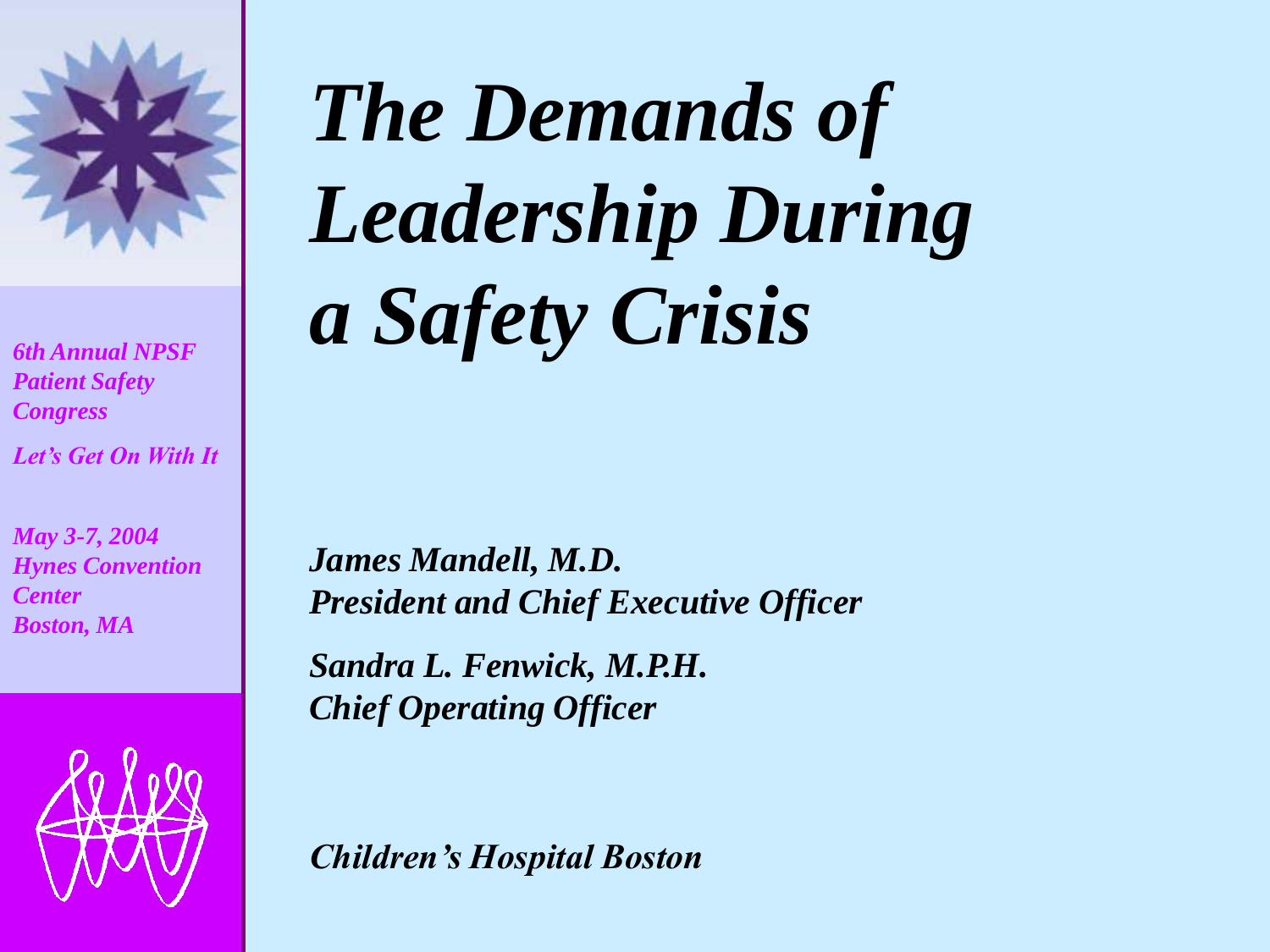### **Crisis Management**

"Almost every crisis contains within itself the seeds of success as well as the roots of failure. Finding, cultivating, and harvesting that potential success is the essence of crisis management."

Augustine, N.R. 2000: Managing the Crisis You Tried to Prevent in *Harvard Business Review on Crisis Management*. Chapter 1, pp 1-31.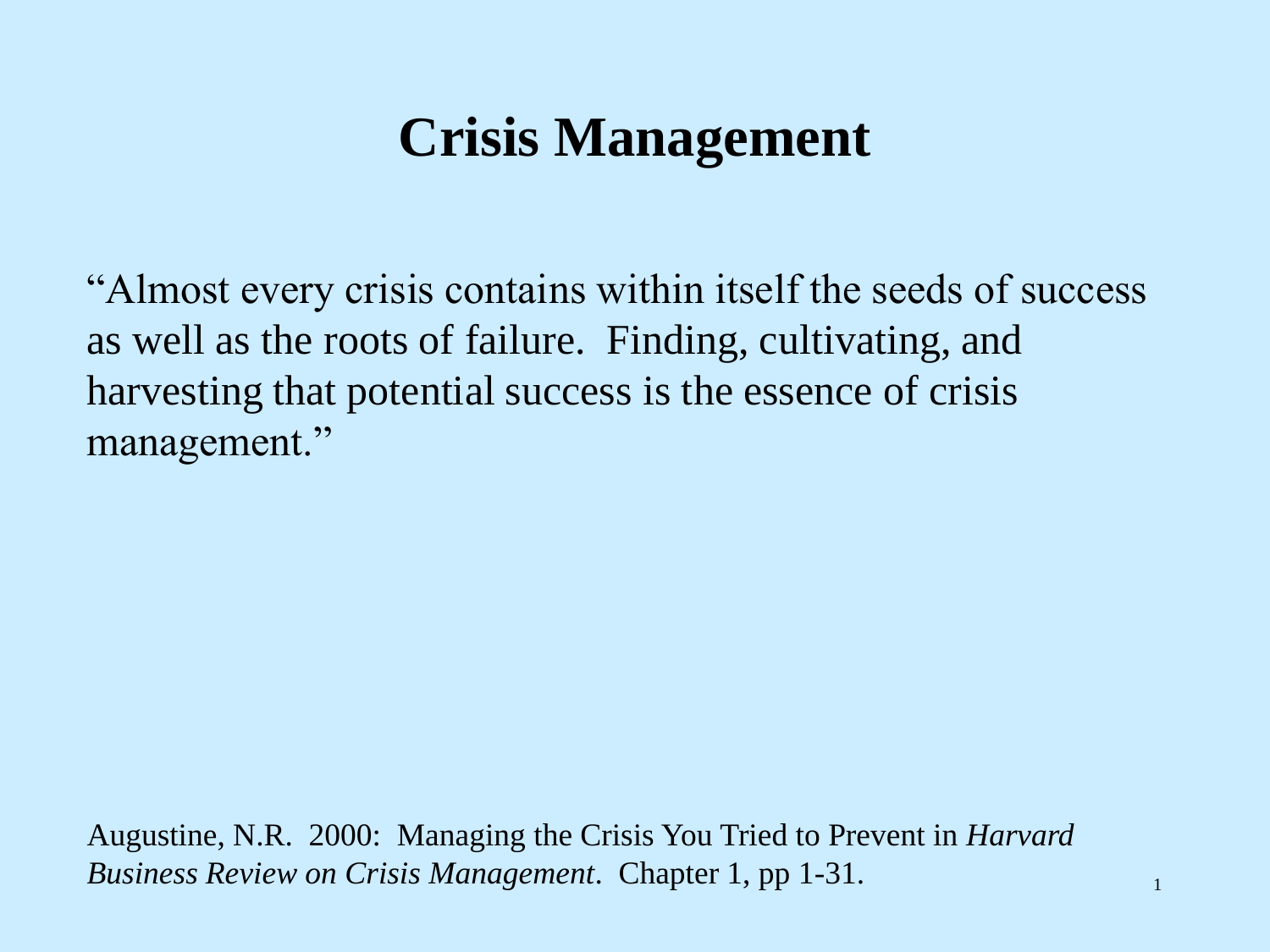### **ADVERSE EVENT**

- 5 year old male with severe seizure disorder admitted for placement of subdural electrodes on 5/9/03.
- Unexpected postoperative seizure, fever and cerebral edema.
- 5/11/03 patient expired.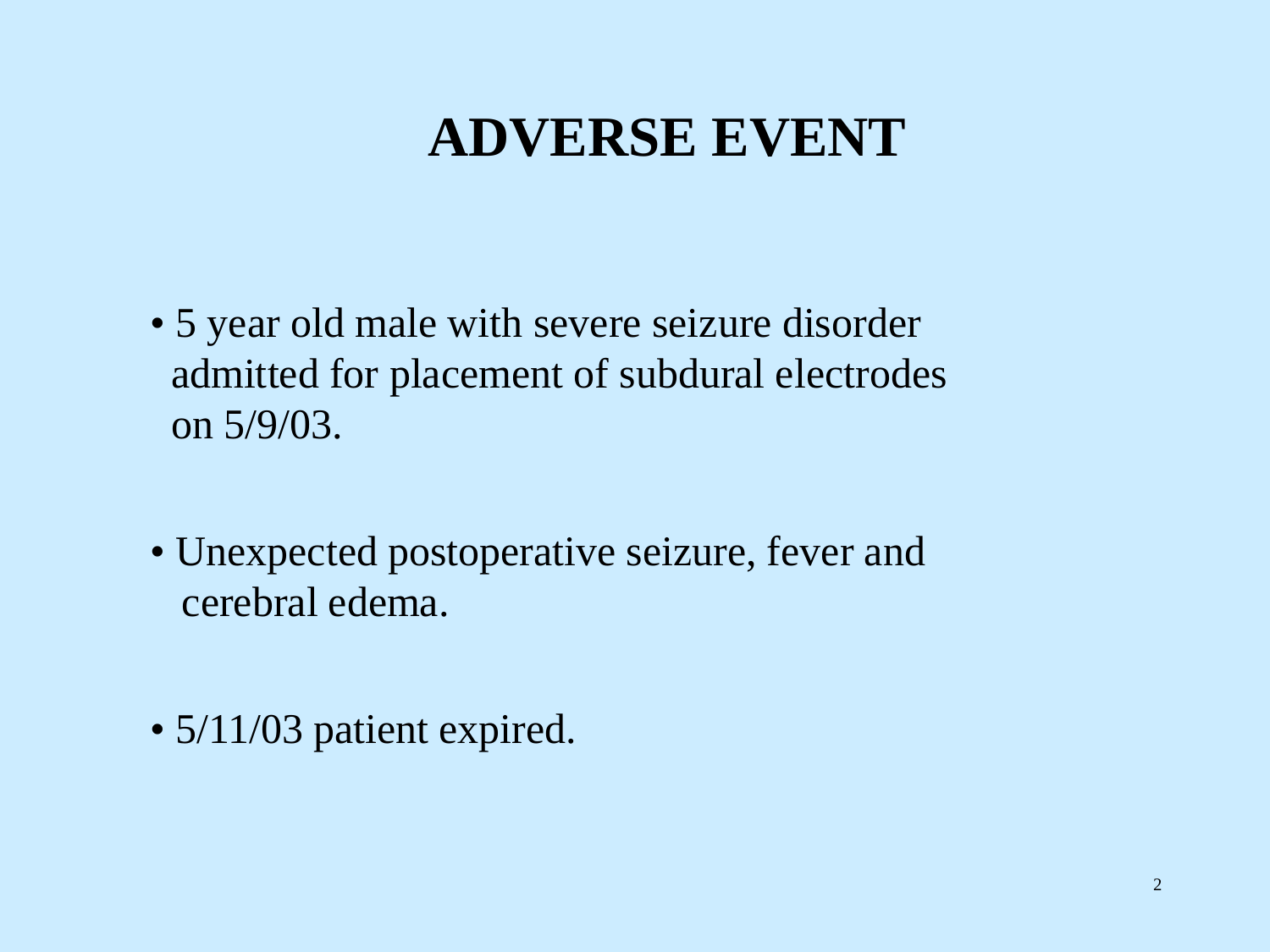### **Sequence of Event Management May-June 2003**

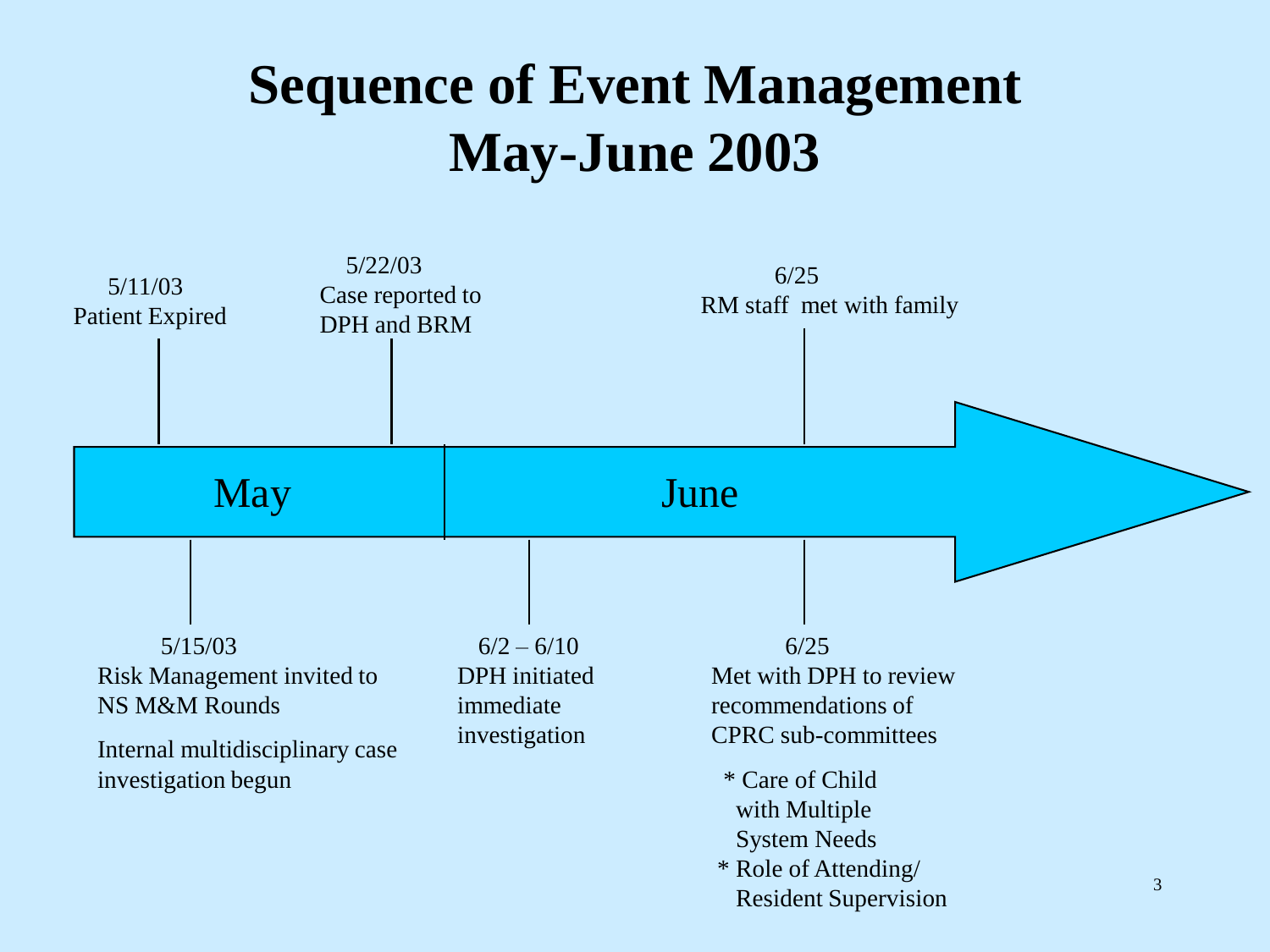## **Key Internal Learnings and Immediate Actions**

### **Initiated "Implementation Steering Committee" to make changes:**

- •Care planning and coordination
- •Communication
- •Lines of responsibility/accountability
- •Challenging the clinical strategy
- •Handoffs
- •Attending Physician Oversight
- •Team based practice with clear delineation of roles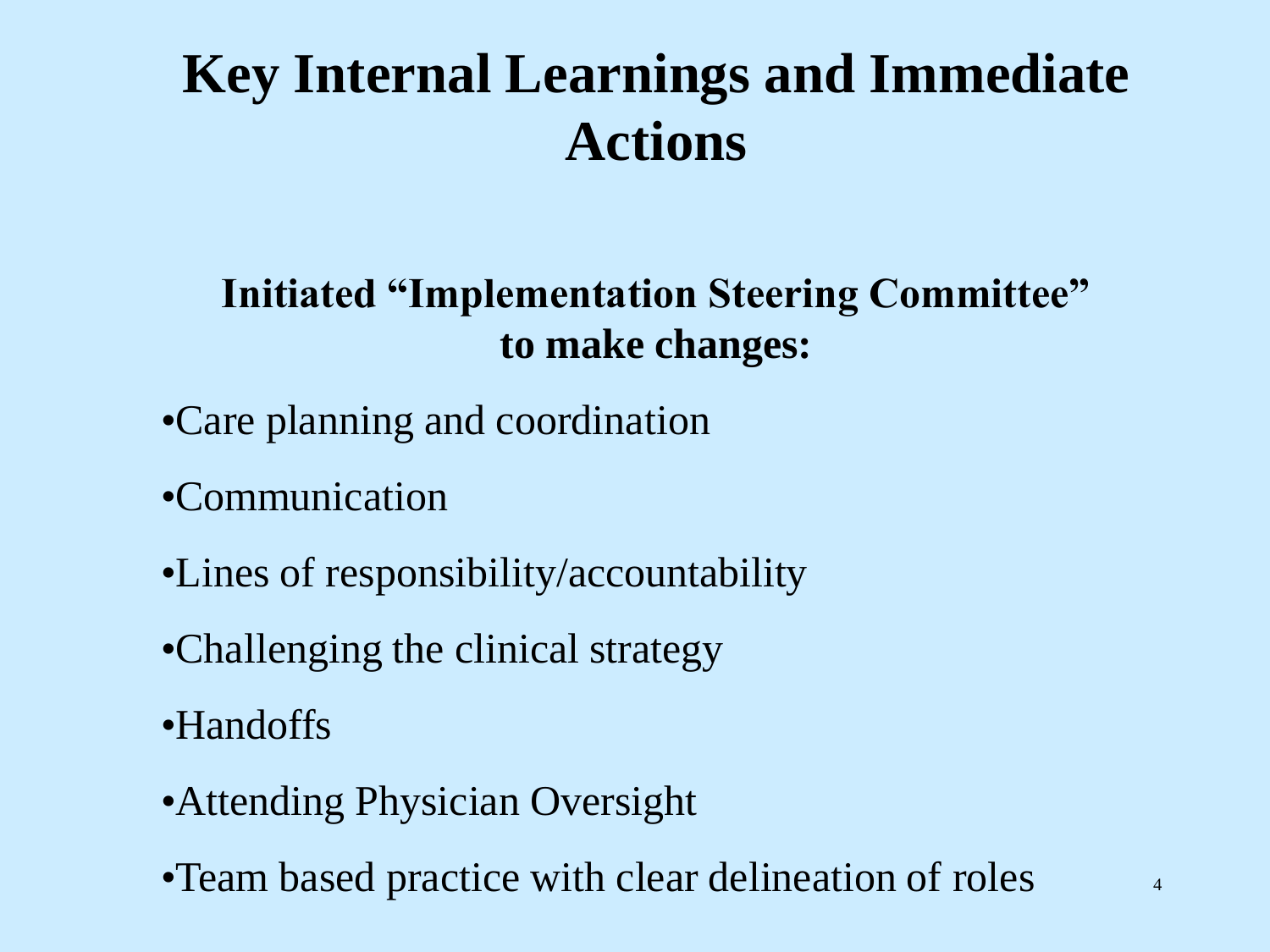### **In the Midst of Managing the First Event Another Event Occurred**

On July 3, 2003

A second sentinel event – child received radiologic intervention on wrong side (kidney)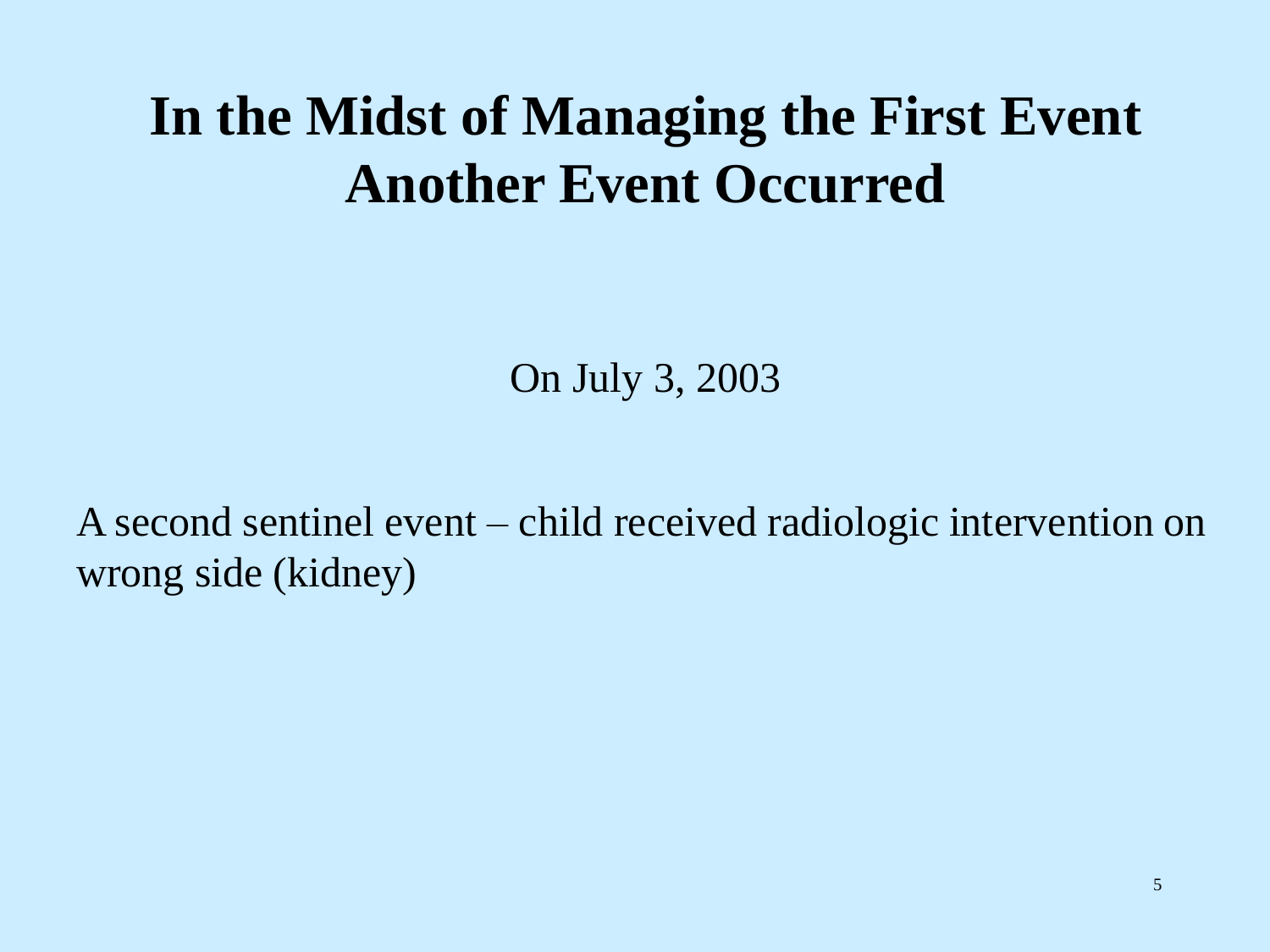### **Sequence of Event Management July, 2003**

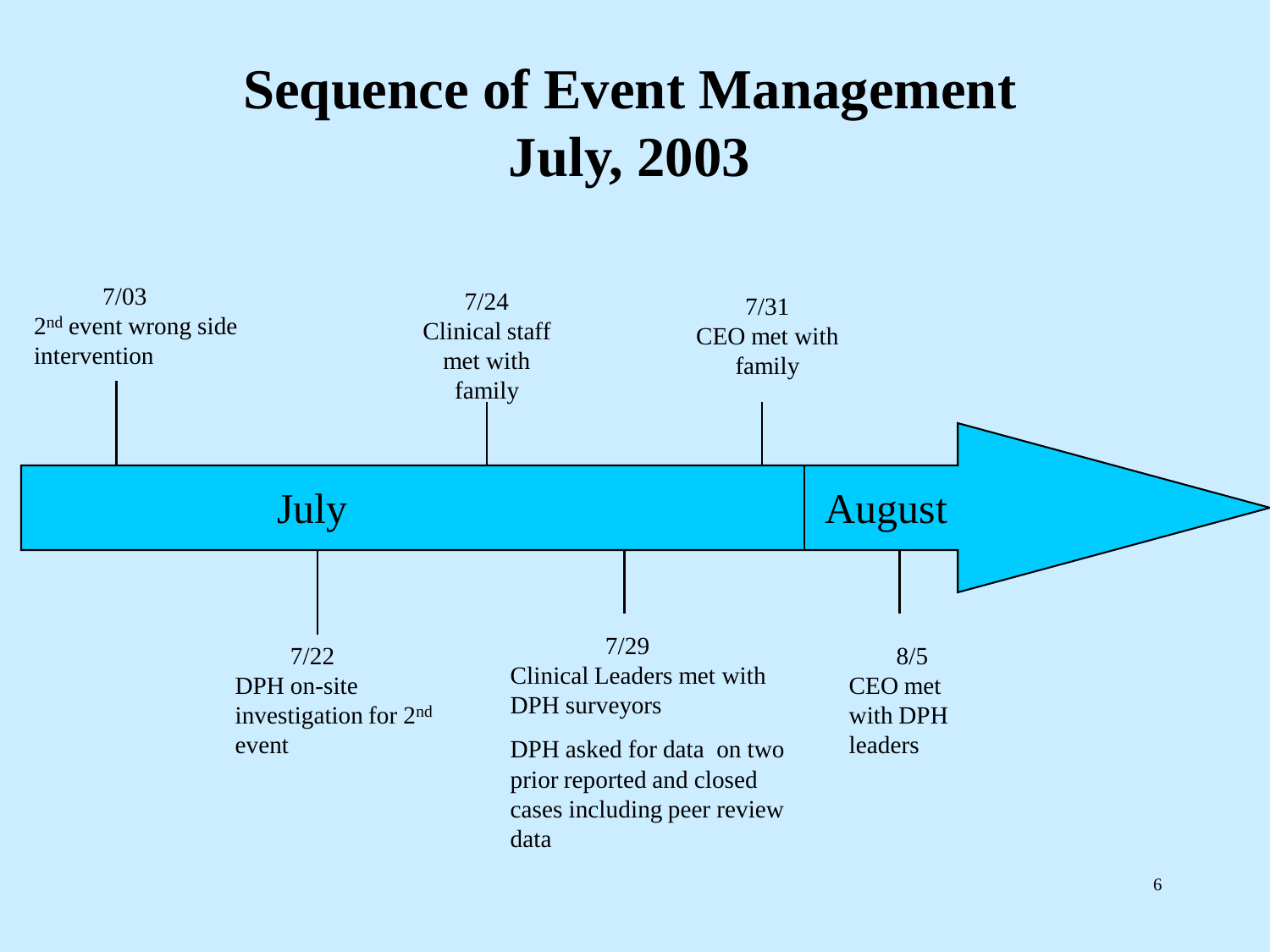## **Media and Stakeholder Communications Planning August, 2003**

- CEO/COO met with all clinical staff involved in incidents
- Public Affairs coordinated plan for release of information to media with DPH, training videos
- Small press briefs in Boston Globe and Boston Herald
- Prepared written statements for employees, Board, Trust Board, parents
- Lists of internal and external stakeholders to communicate with one-on-one; email; fax; meetings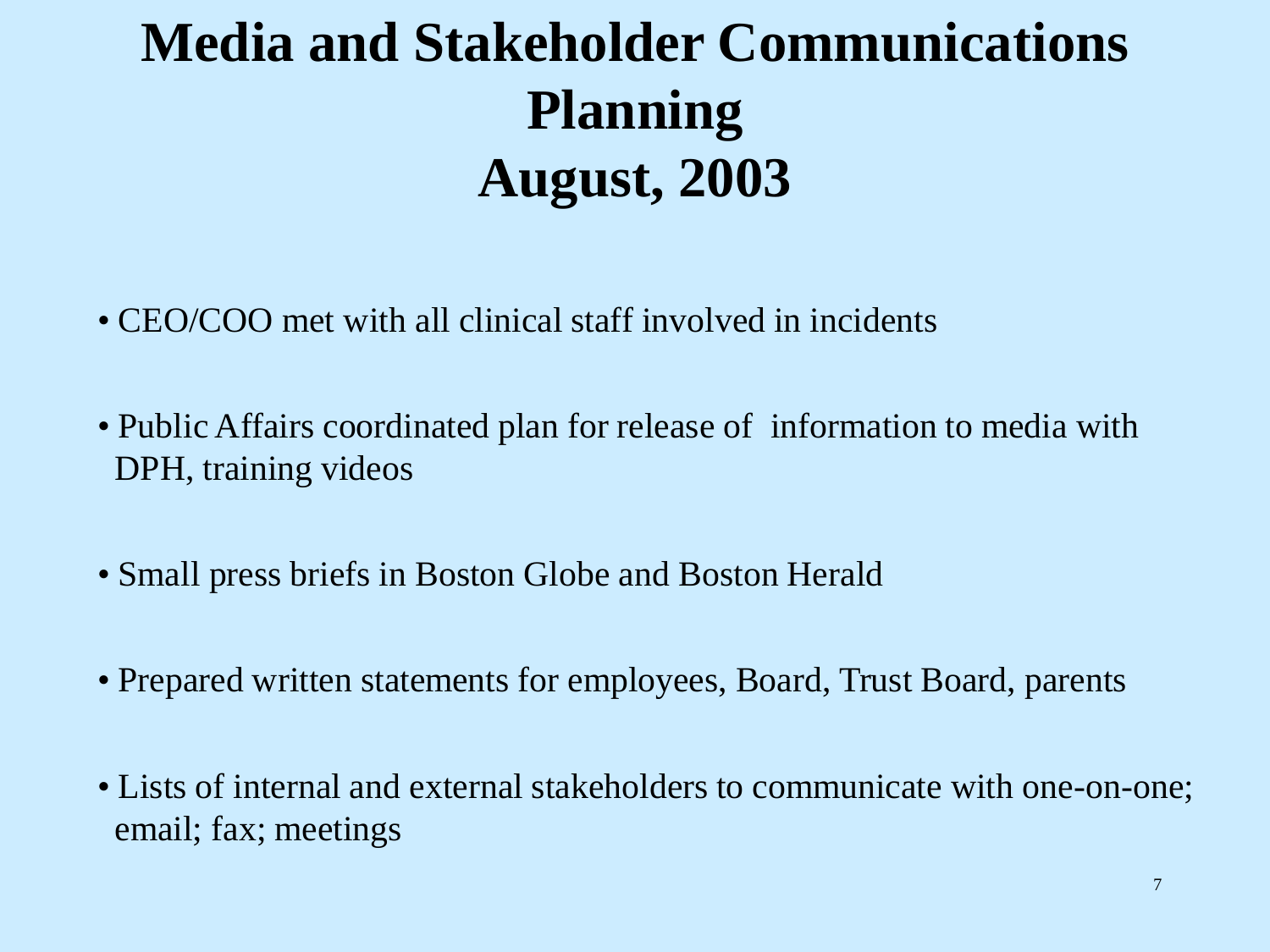## **Sequence of Event Management September, 2003**

|                                                                                                  |  |                                                                                                                              |                                          |                                                                                                                                                                                                                                                 | 9/19                                                               |  |  |
|--------------------------------------------------------------------------------------------------|--|------------------------------------------------------------------------------------------------------------------------------|------------------------------------------|-------------------------------------------------------------------------------------------------------------------------------------------------------------------------------------------------------------------------------------------------|--------------------------------------------------------------------|--|--|
|                                                                                                  |  |                                                                                                                              |                                          |                                                                                                                                                                                                                                                 | • CEO met with Boston Globe and Boston Herald                      |  |  |
| 9/4<br><b>CH</b> received statement                                                              |  | • DPH/CMS premature                                                                                                          | 9/17                                     |                                                                                                                                                                                                                                                 | • CEO/COO met with senior clinical and admini-<br>strative leaders |  |  |
| violations of Conditions of<br><b>Participation - Deficiencies</b><br>in Governing Body, Medical |  | announcement: CH Out of<br><b>Compliance with Conditions</b><br>of Participation<br>•CH released brief statement<br>to media |                                          | • Memos from CEO/COO with SOC & POC posted<br>on intranet<br>• Press conferences for all broadcast local media<br>• Calls by senior leaders to key stakeholders<br>• TV, radio, newspaper coverage included<br>apology and list of improvements |                                                                    |  |  |
| <b>Staff and Nursing</b>                                                                         |  |                                                                                                                              |                                          |                                                                                                                                                                                                                                                 |                                                                    |  |  |
|                                                                                                  |  |                                                                                                                              |                                          |                                                                                                                                                                                                                                                 |                                                                    |  |  |
|                                                                                                  |  |                                                                                                                              | • Emails to employees, Boards            |                                                                                                                                                                                                                                                 |                                                                    |  |  |
|                                                                                                  |  |                                                                                                                              | September                                |                                                                                                                                                                                                                                                 |                                                                    |  |  |
|                                                                                                  |  |                                                                                                                              |                                          |                                                                                                                                                                                                                                                 |                                                                    |  |  |
| 9/16<br>CH submitted Plan of<br>Correction #1 to<br>DPH/CMS                                      |  | 9/18                                                                                                                         | DPH accepted CH<br>Plan of Correction #1 | 9/20<br>Open meetings for<br>all employees                                                                                                                                                                                                      | 8                                                                  |  |  |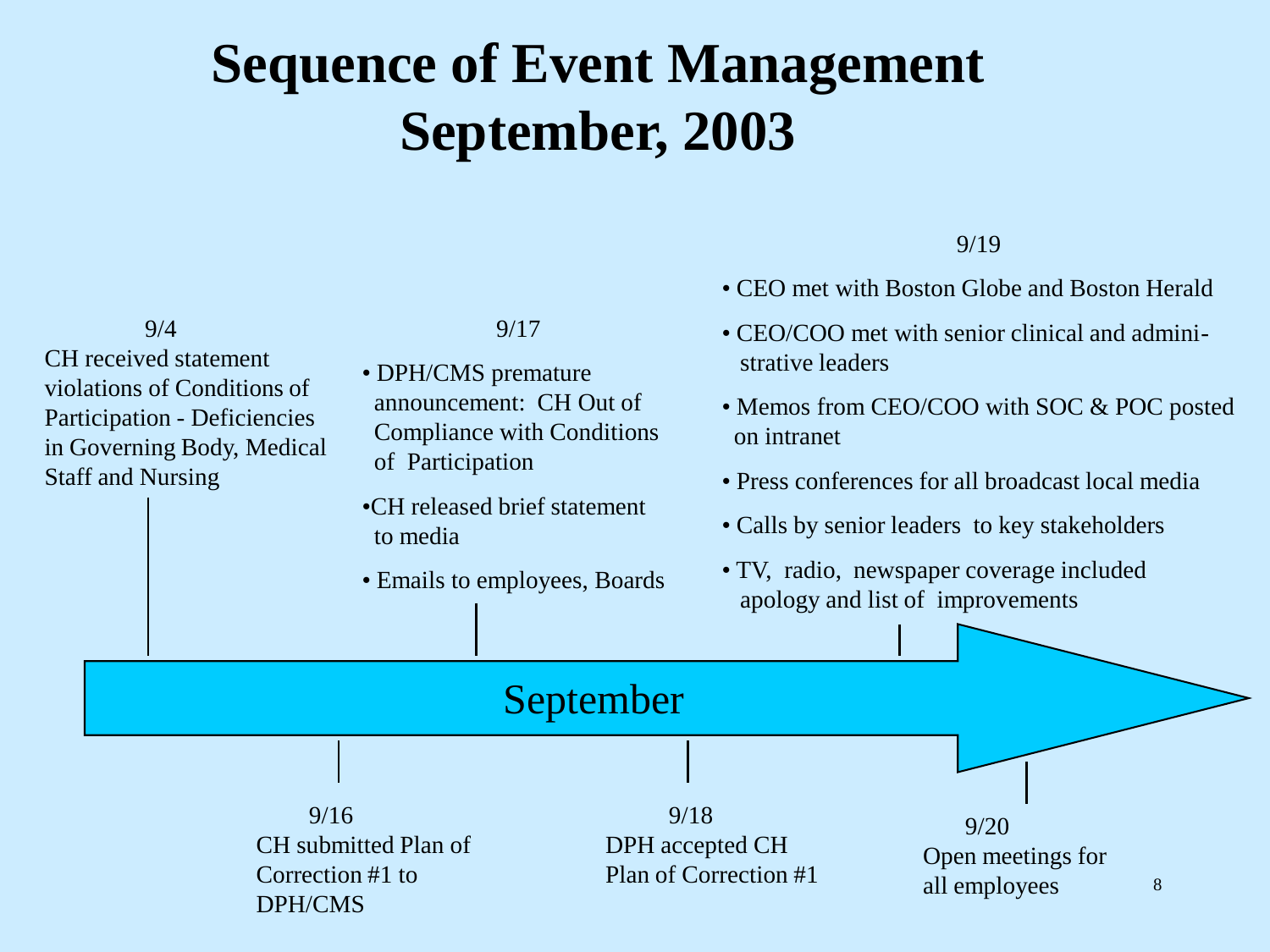### **Broadcast Coverage September 18-20, 2003**

- $\bullet$  WCVB-TV (ABC)  $\bullet$  WB56
- 
- WHDH-TV (NBC) NPR Radio
- NECN cable WBZ Radio
- 
- 
- $\bullet$  WBZ-TV (CBS)  $\bullet$  WJAR-TV (R.I.)
	-
	-
- UPN38 WBIX Radio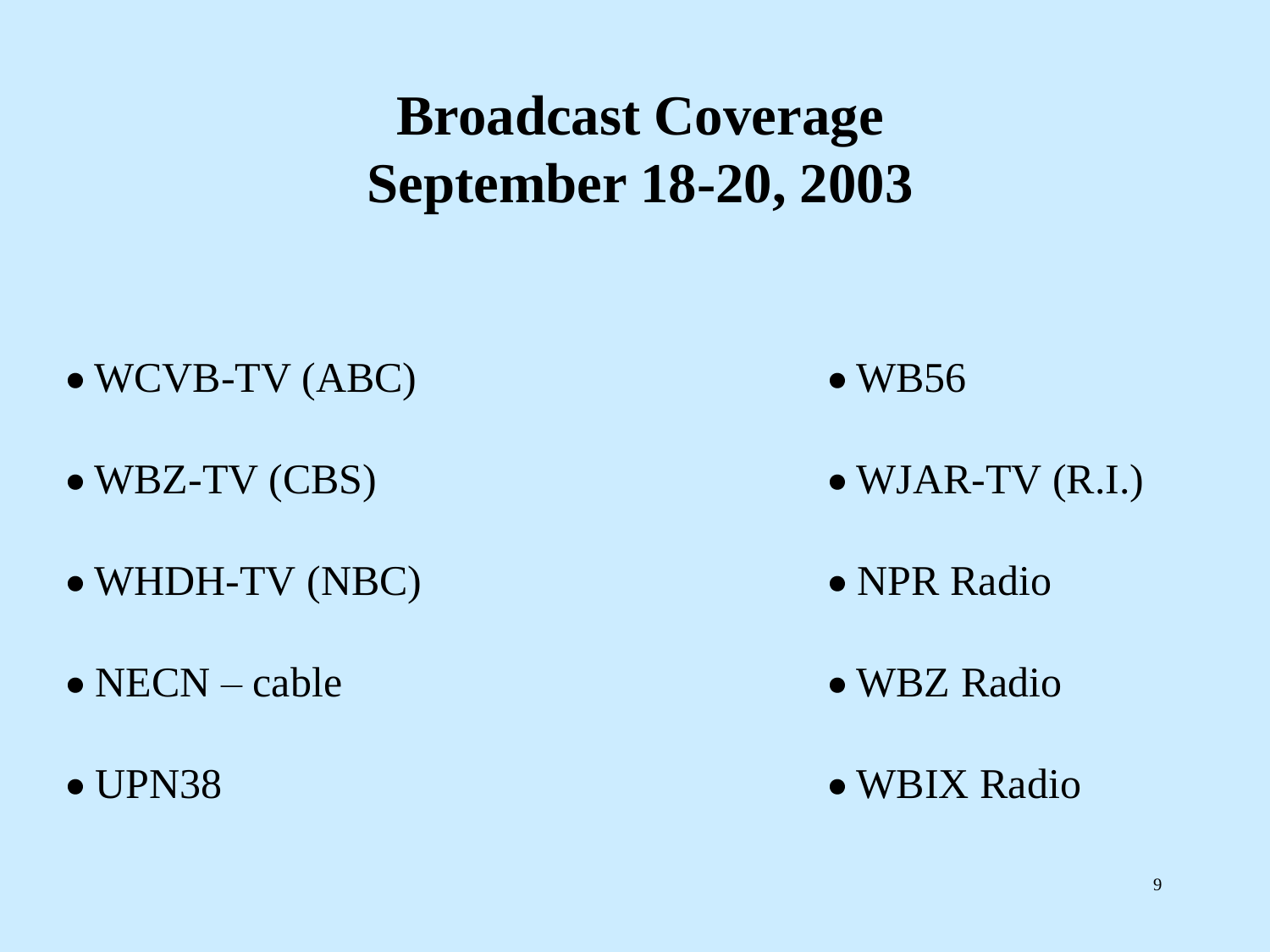### **Print Coverage**

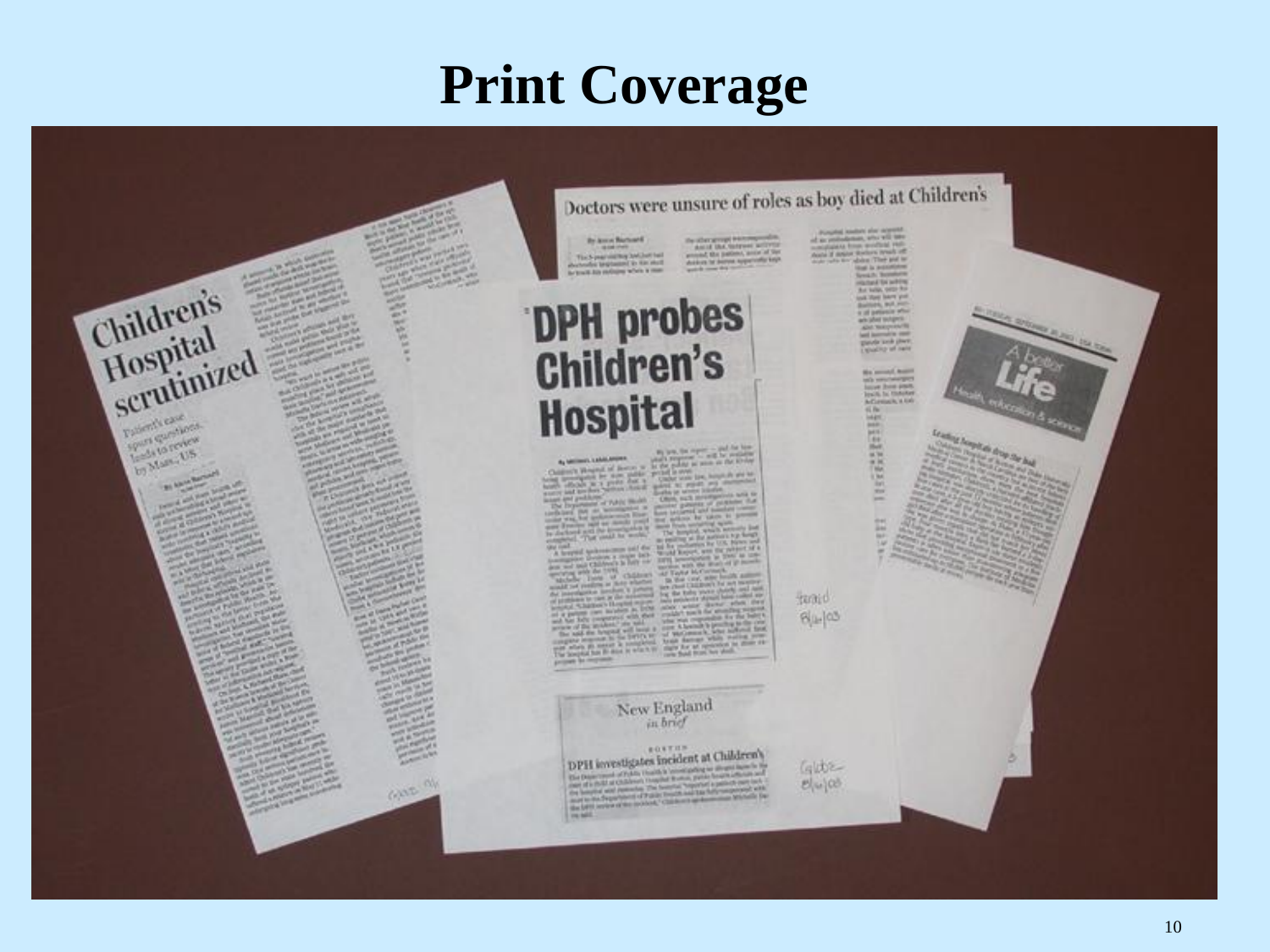### **Boston Globe**

### **Many specialists, one patient, one death**

State investigators have found that a 5-year-old epileptic boy died without receiving proper treatment at Children's Hospital despite the presence of two nurses, two doctors, and others who came later or were available by phone. The confusion at his bedside is emblematic of the sometimes tangled lines of communication at a sophisticated teaching hospital. Children's is taking measures to improve the supervision of future patients.

#### **WHAT HAPPENED TO THE PATIENT**

Six hours after successful surgery to implant brain sensors into the boy, he patient began suffering a wholebody seizure. Despite the presence of neurosurgeons, epilepsy specialists, and medical intensive care unit (MICU) staff, the patient suffered a heart attack more than 90 minutes after the seizure started. Even with successful emergency surgery to remove the brain sensors, he died two days after being admitted to the hospital.

SOURCES: Investigation report by the federal Centers for Medicare & Medicaid Services; MedLine; National Heart, Lung, and Blood Institute

#### **POINTING THE FINGER**

Both doctors at the scene and those in supervisory roles told federal investigators that other individuals or departments were responsible for managing the patient's treatment during the seizure. The patient did receive anti-seizure drugs, but not in high enough dosages.

**Epilepsy specialist #1** 

On call that night

Said MICU staff or neurosurgical team were

Q

Q

responsible for managing care during the seizure.

#### Neurosurgeon

Said epilepsy staff or medical intensive care unit (MICU) staff are responsible for post-operative care.

#### **Neurosurgery resident**

Assumed the seizure was being managed by the MICU fellow and the epilepsy fellow on the phone.



#### **MICU director** Said MICU staff don't assume responsibility for surgical patients; the responsibility belongs to the surgical staff.

**MICU** attending Said neurological staff was responsible for managing care during the seizure.

### **MICU fellow** Thought the seizure by neurosurgical

was being managed resident at bedside and epilepsy fellow on the telephone.

**PATIENT** 

#### **Two MICU nurses** Could not recall who was managing the patient's seizure.

On phone

MICU charge nurse Said surgical teams are responsible for surgical patients.

**GLOBE STAFF GRAPHIC / SEAN MCNAUGHTON** 

### **Epilepsy specialist #2**

Said MICU staff was responsible for care.

> **Patient's primary** doctor, but not on call that night

### **Epilepsy fellow**

Said she was only a consultant. She was not at the hospital and assumed bedside doctors would manage care.

Boston Globe, September 19, 2003, pA24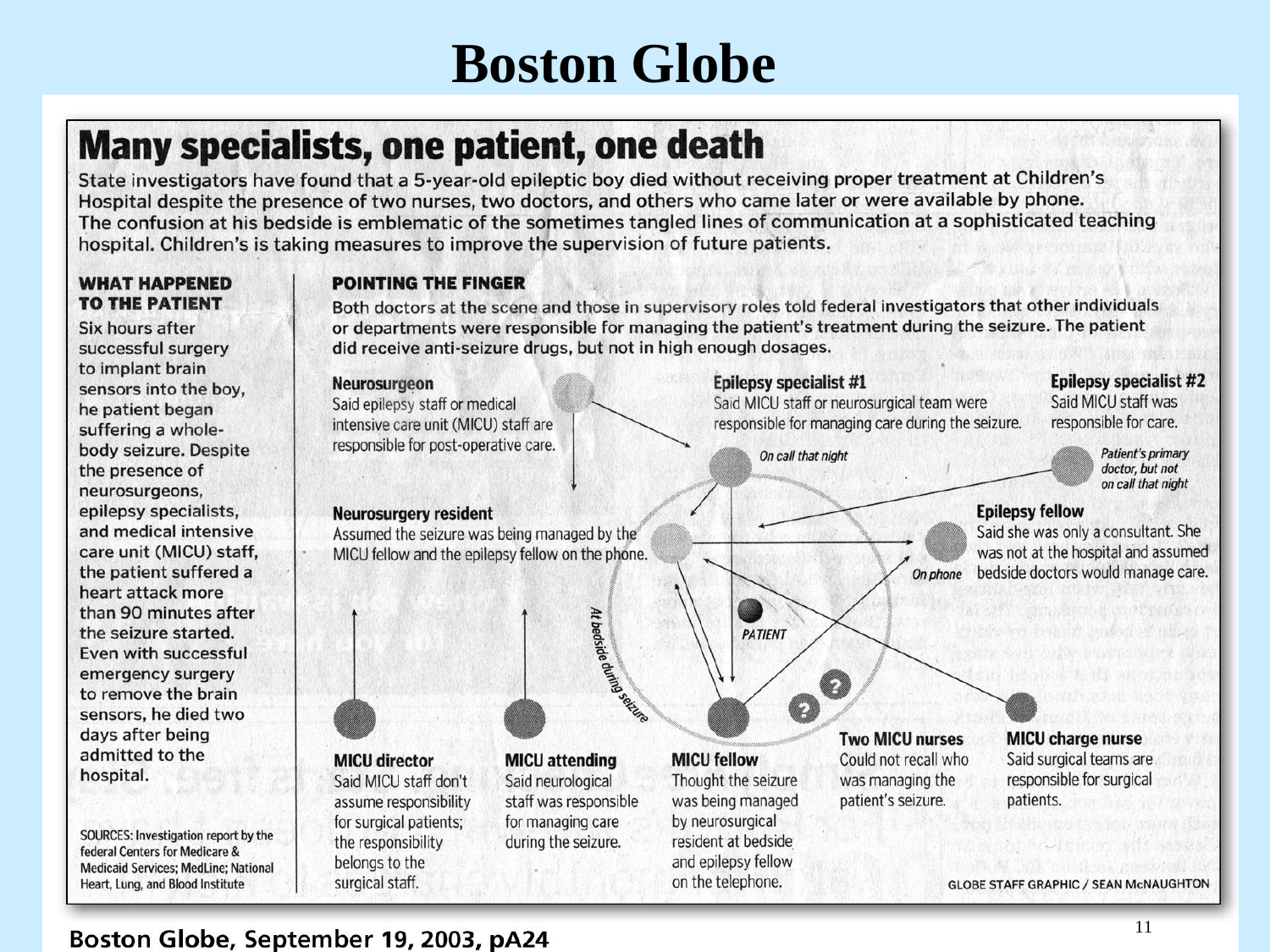### **Sequence of Event Management September 2003**

 $9/22 - 9/30$ DPH/CMS Conditions of Participation Survey

9/26 Balanced AP story included apology and references to improvements in context of medical errors and complexity of care

### September

9/24 Proactively met with Boston Globe Editorial Staff

9/28 Balanced editorial appears in Boston Globe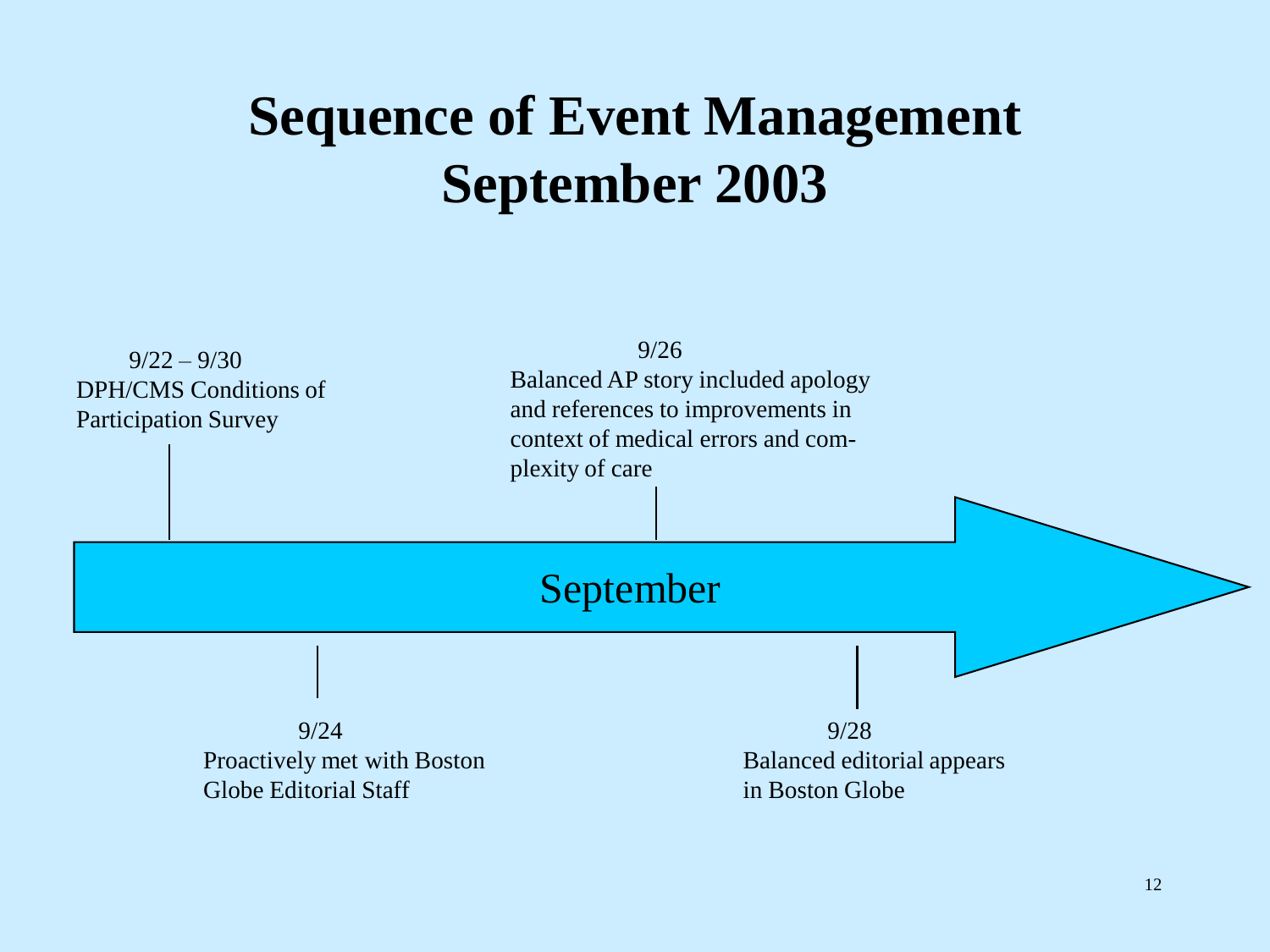### **Sequence of Event Management October – December 2003**

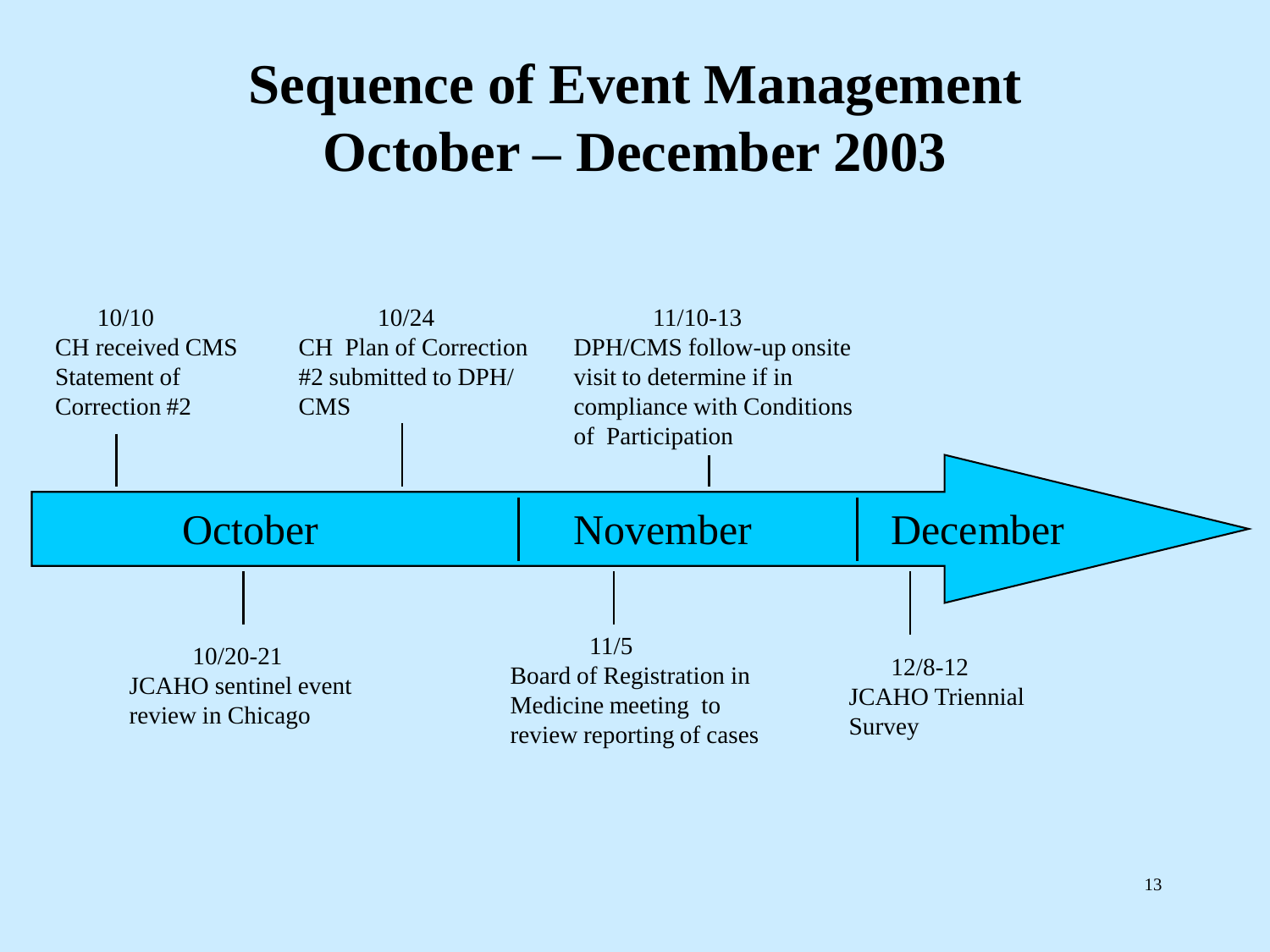### **What More Did We Learn?**

• Culture - Thought we were doing excellent quality care Thought we had good  $Q & PS$  systems in place Not consistent, relentless questions, measurement/data Did not see this coming Focus of Board, leadership – on finances, larger strategy

• Failure to Act - Committees established post-review of 2 adverse events in 2002 with recommendations. Diligent, focused implementation of recommendations not pursued fast enough

- Unclear leadership accountability for patient quality
- Systems to support caregivers inadequate to close gaps in care delivery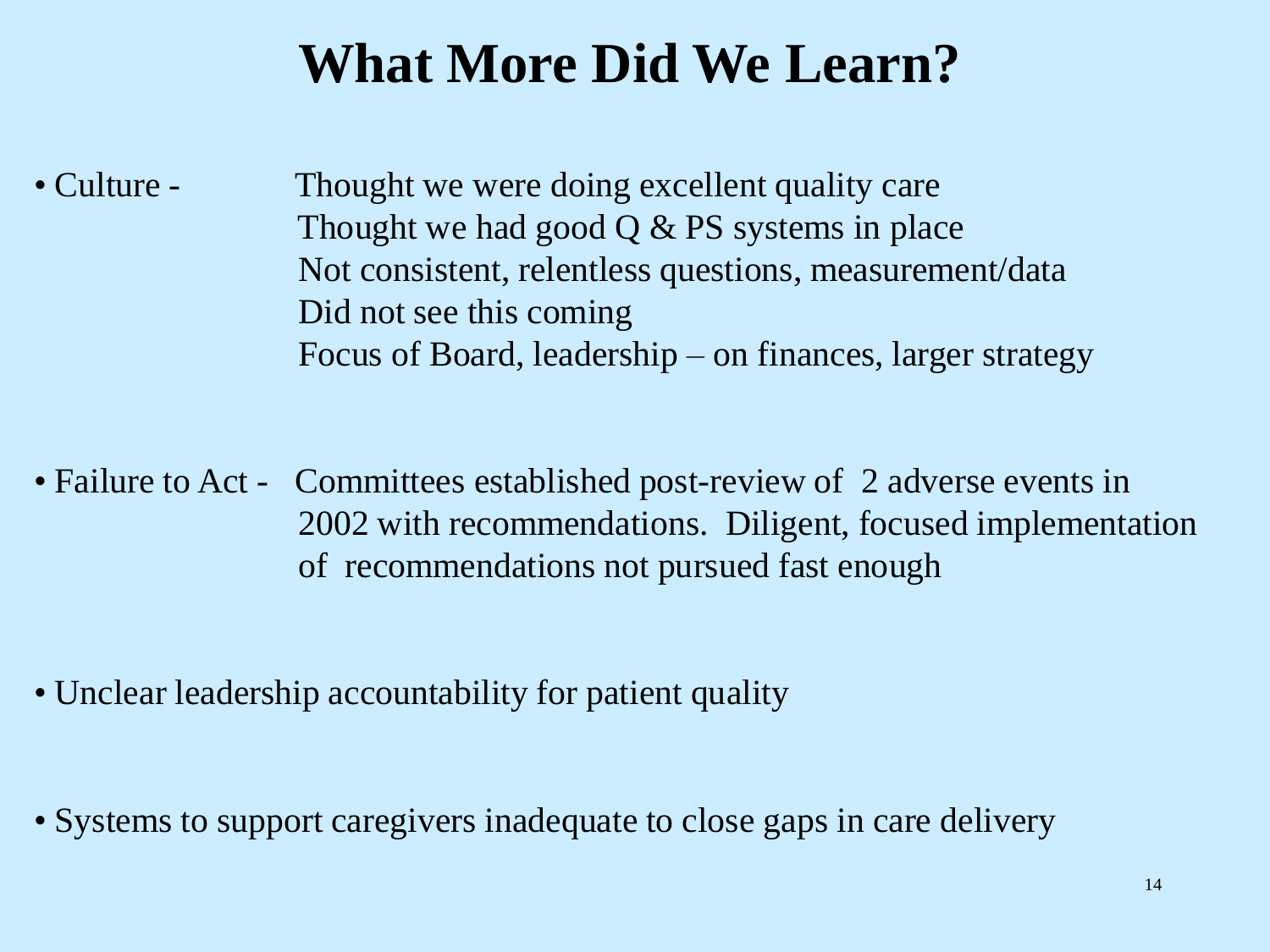## **These Events Occurred within System of 10+ Years of Focus on Patient Safety**

**Patient Safety Initiatives 2001-Present**

| 2001                                                            |                                                                                 | 2002                                                                                             |                                                                 | 2003                                                    |                                                                          |                                                                                           |
|-----------------------------------------------------------------|---------------------------------------------------------------------------------|--------------------------------------------------------------------------------------------------|-----------------------------------------------------------------|---------------------------------------------------------|--------------------------------------------------------------------------|-------------------------------------------------------------------------------------------|
|                                                                 |                                                                                 |                                                                                                  |                                                                 |                                                         |                                                                          |                                                                                           |
|                                                                 |                                                                                 |                                                                                                  |                                                                 |                                                         |                                                                          |                                                                                           |
| <b>Adverse Med Event Study</b>                                  | 2001 continued                                                                  | Violence and De-escalation                                                                       | 2002 continued                                                  | <b>Safety Core Metric Measures</b>                      |                                                                          | 2004                                                                                      |
| <b>Published- JAMA</b><br>Methadone Conc. Changed               | <b>Templated Orders Sub-</b><br>Committee                                       | <b>Staff Training in ED</b>                                                                      | <b>Pain Assessment MUE</b>                                      | <b>Nursing Call and</b><br><b>Communication System</b>  | 2003 continued<br><b>High Risk Medication</b>                            | 2003 continued                                                                            |
| in IP Areas                                                     | Adverse Drug Events                                                             | <b>Hospital-Based Simulator</b><br>Suite Created, & Simulator                                    | <b>Enoxaparin MUE</b>                                           | Suicide Screening Tool on                               | <b>Review</b>                                                            | <b>Enhanced</b><br>Competency<br><b>Based</b>                                             |
| <b>Standard Dosing of</b><br><b>Antibiotics</b>                 | Sub-committee                                                                   | Suite Training for the ICU<br><b>Conducted On-Site</b>                                           | <b>Standardized Abbreviations</b>                               | <b>Medical Floors</b><br><b>Remove Concentrated KCL</b> | <b>Implementing Pyxis</b><br>Profiling                                   | <b>Orientation</b><br>Program for                                                         |
| Implementation of                                               | "Enhancing Patient<br>Safety" & "Building Safe<br><b>Practices" Conferences</b> | <b>Templated Orders</b><br>Implemented                                                           | Verbal Order Policy Revision                                    | from ICUs                                               | <b>Implementing Pyxis</b>                                                | <b>Nurses</b>                                                                             |
| <b>Oncology CPOE</b><br><b>Online Sedation</b>                  | for Perioperative,<br><b>Surgical and Anesthesia</b>                            | <b>Oral Antiobiotics Dose</b>                                                                    | Non-Oncoloav<br><b>Chemotherapy Guidelines</b>                  | <b>Anti-Coagulation Service</b>                         | <b>Digital Scanning</b><br><b>IRB-Developed Pharmacy</b>                 | Development of<br><b>Web Based</b>                                                        |
| <b>Monitoring Tool Pilot</b>                                    | <b>Departments</b>                                                              | <b>Standardization</b><br><b>Revised Anitbiotic Order Form</b>                                   | Revised<br><b>Credentialing for Procedural</b>                  | Approval for Closed Loop<br><b>Medication System</b>    | <b>Held Informed Consent</b><br><b>Database</b>                          | Incident<br>Reporting<br>System                                                           |
| <b>Stand, Maintenance</b><br><b>Equipment Comm.</b>             | <b>Reuse of Single-Use</b><br><b>Device Policy</b>                              | <b>Standardized Narcotic</b>                                                                     | <b>Sedation</b>                                                 | <b>Patient Safety Executive</b><br>Walkrounds           | <b>Standardization of PO</b>                                             | **JCAHO6                                                                                  |
| <b>Laterality Policy in OR</b>                                  | <b>Response Plans for</b><br><b>Bioterrorism</b>                                | Reversal                                                                                         | <b>Established Patient Safety</b><br>Leadership Group           | <b>Evaluation and</b>                                   | <b>Non-Antibiotics</b>                                                   | - Patient Identification Policy<br>(2002 & 2003)<br>- Safety of Infusion Pumps            |
| <b>Culture of Safety Survey</b>                                 | Development of                                                                  | <b>Enhanced Pharmacy</b><br>Webserver for Intranet Use                                           | <b>Timing of Antibiotic</b><br>Prophylaxs Audit                 | Implementation of<br>Chloraprep                         | Removing all Floor Stock-<br><b>Pharmacy to Review</b><br>100% of Orders | Read-back Feedback Verbal<br><b>Orders (2002)</b><br>- Remove Concentrated KCL            |
| Pt. Safety Leadership Self<br><b>Assessment Tool</b>            | <b>Standardized Drip Rate</b><br>Spreadsheets (ICU/ED)                          | <b>KCL FMEA</b>                                                                                  | <b>Cardiovascular Pre-op</b>                                    | <b>CJD Action Plan Revised</b>                          | <b>Pharmacy Review of ED</b>                                             | from ICUs (2000)<br>- Standardization of Drug<br><b>Concentrations Available (2002)</b>   |
| <b>Expansion of Multi-Drug</b>                                  | <b>Children's Hospital</b>                                                      | <b>Blood Bank FMEA</b>                                                                           | Staph. Aureus Screenig<br>Project                               | <b>Time-Out Audit in OR</b>                             | Orders                                                                   | Maintenance and Testing of<br><b>Clinical Alarm Systems</b><br>- Laterality Policy (2001) |
| <b>Resistant Organism</b><br>Screening                          | publications                                                                    | <b>Vancomyacin MUE</b>                                                                           | <b>CJD Action Plan</b>                                          | <b>Handwashing and Glove Use</b><br>Audit in OR         | Implement JCAHO 6**<br><b>SARS Response Plans</b>                        |                                                                                           |
| <b>Expansion of Surg. Site</b><br><b>Infection Surveillance</b> |                                                                                 | "Team Role in Implementing<br>Patient Safety" & "Medical<br><b>Simulation in Patient Safety"</b> | <b>Updated IC Guidelines for</b><br><b>CF Patients</b>          | <b>Ongoing Audits of Labeling</b>                       | <b>ISMP Newsletter</b>                                                   |                                                                                           |
| Hand Hygiene - Installation                                     |                                                                                 | <b>Conferences for</b><br>Perioperative, Surgical and                                            | Food-drug Interaction                                           | and Medication & Solution in<br>Sterile Field in OR     | <b>Distribution</b>                                                      |                                                                                           |
| of Alcohol Gel Hospital-<br>Wide & Training on its Use          |                                                                                 | <b>Anesthesia Departments</b>                                                                    | <b>Notification Service</b>                                     | <b>Children's Hospital</b><br>publications              | <b>Housestaff Duty Hours</b>                                             | 15                                                                                        |
| <b>Artificial Nails Policy</b>                                  |                                                                                 | <b>Implemented IC Risk</b><br><b>Assessment for Construction</b>                                 | <b>Hospital Quality Scorecard</b><br><b>Children's Hospital</b> |                                                         |                                                                          |                                                                                           |
|                                                                 |                                                                                 | <b>Projects</b>                                                                                  | publications                                                    |                                                         |                                                                          |                                                                                           |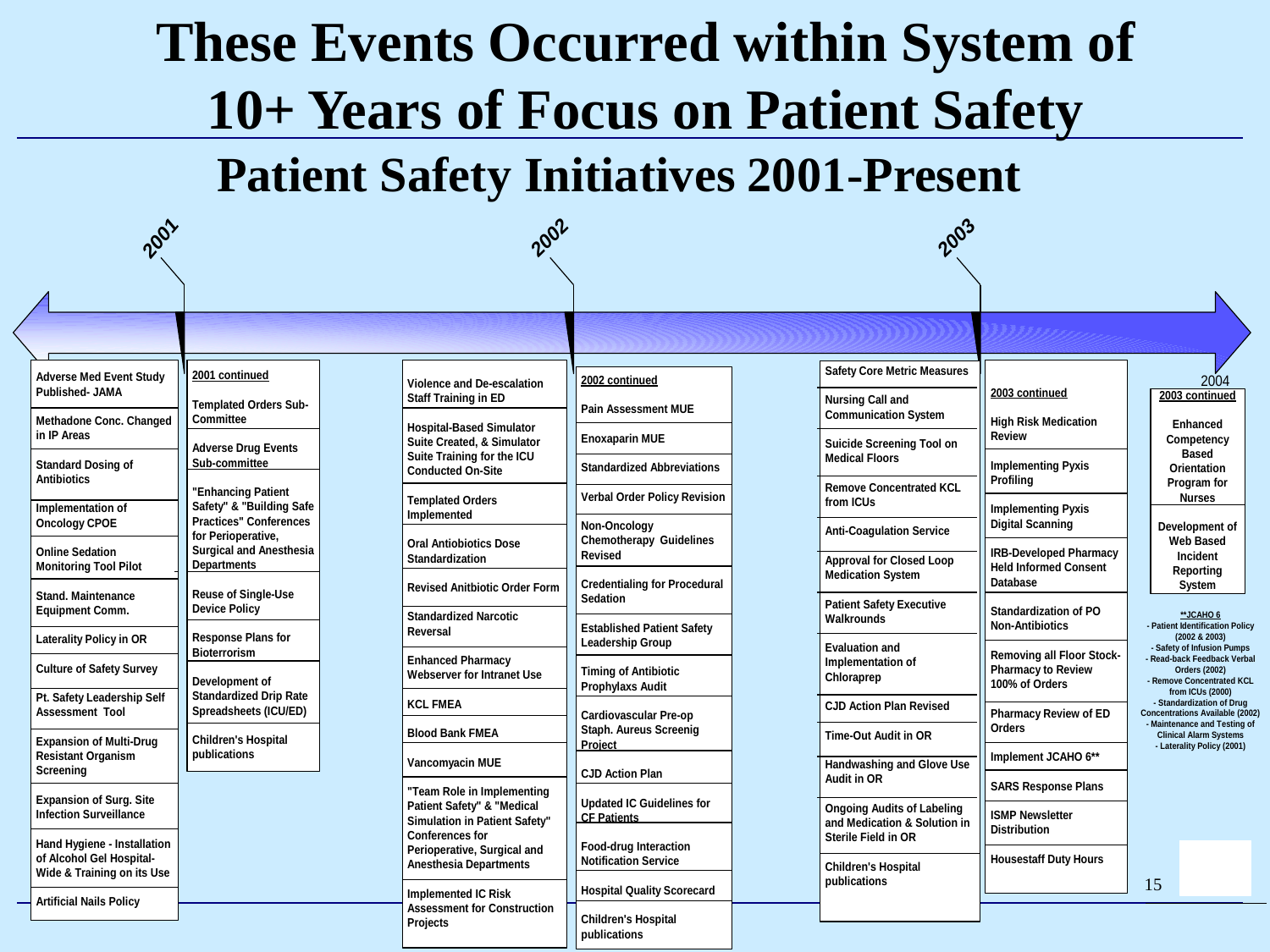### **What Did We Decide to Do With This Information?**

• These events must be used as a "call to action"

• We must continue a non-punitive approach while holding leadership accountable

• There must be transparent learning for ALL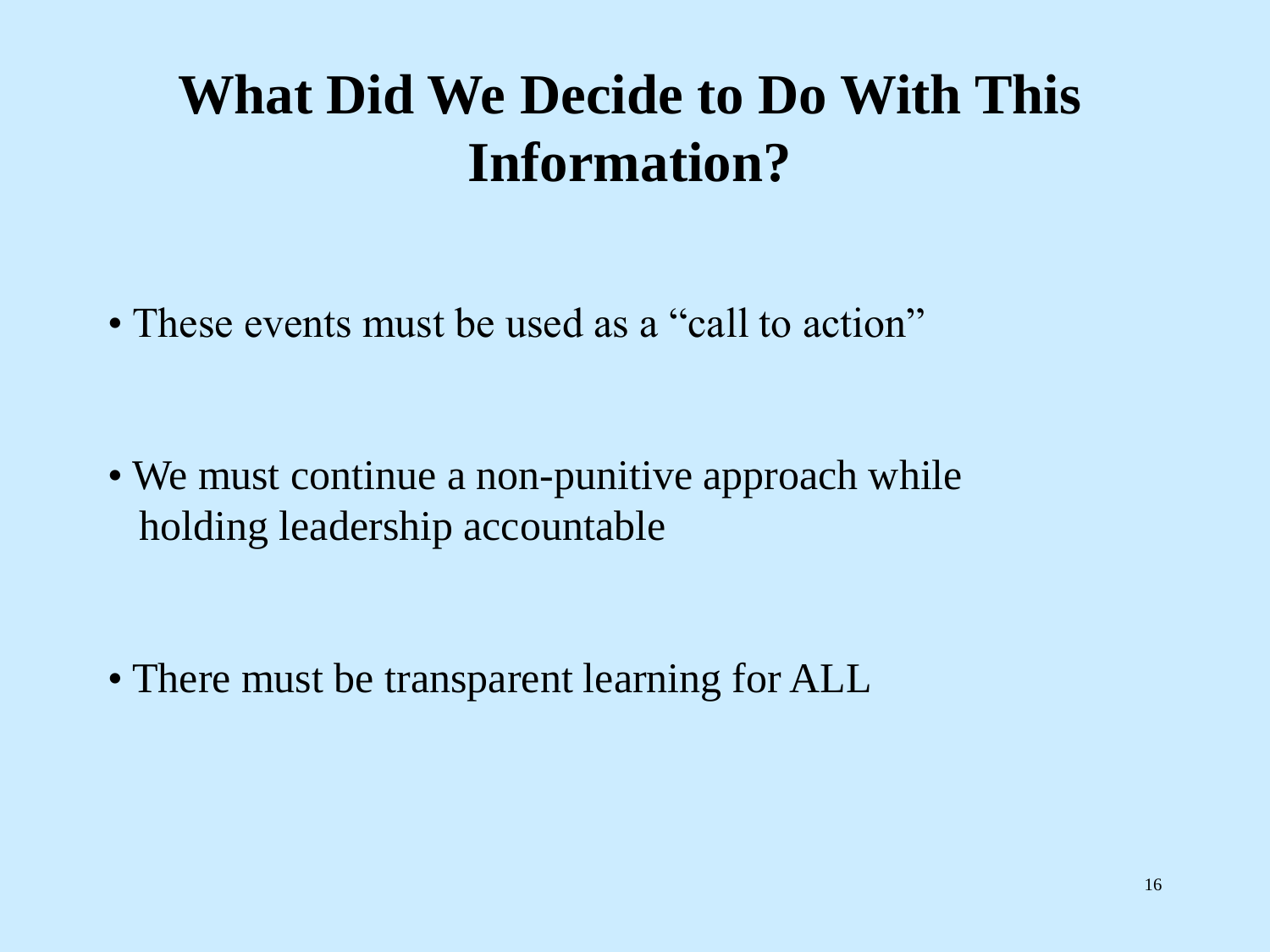### **How Did We Organize for Change? Quality Oversight Committees**

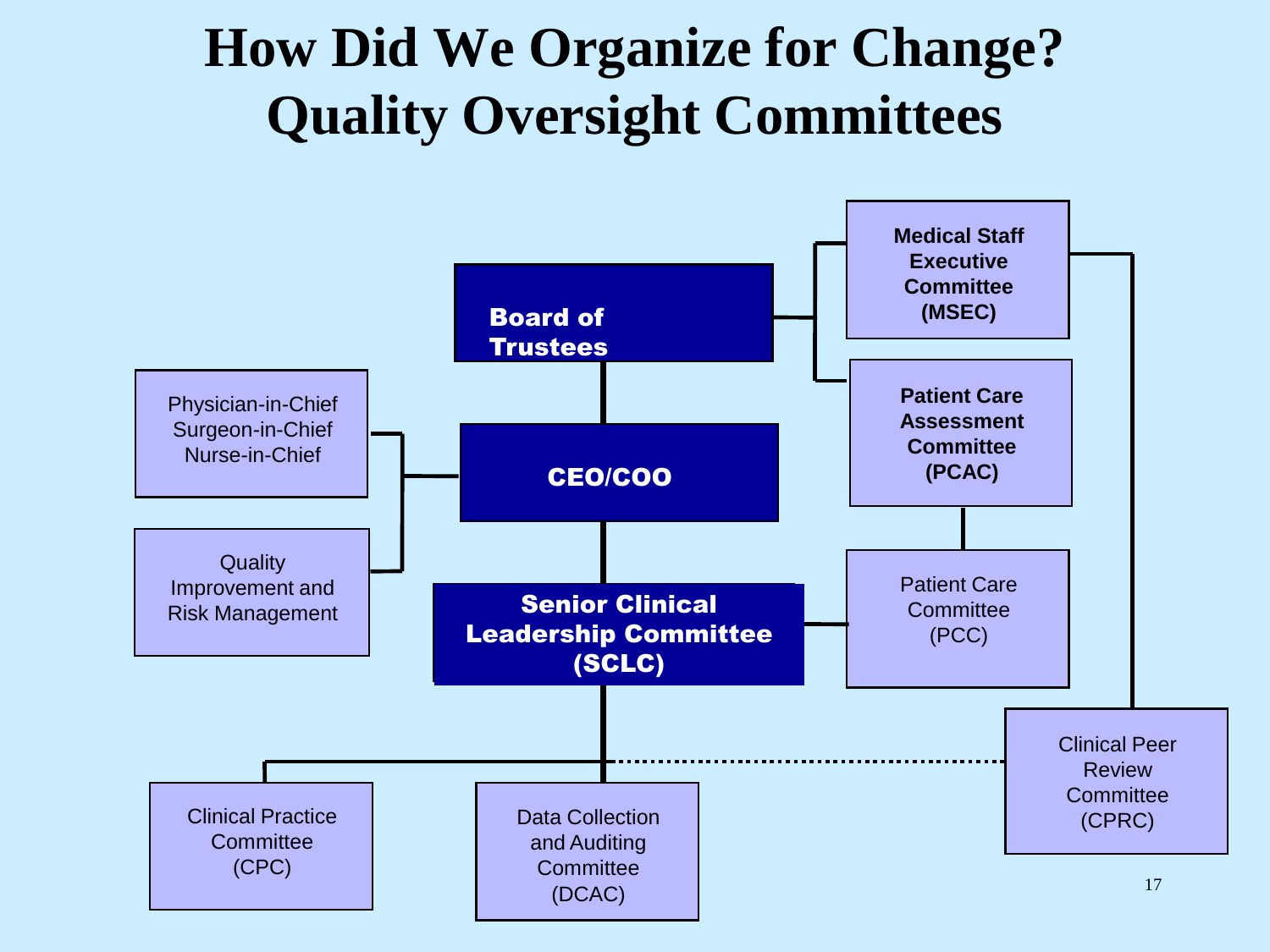## **What Did the Senior Clinical Leadership Committee Do?**

- Managed Immediate Crisis
	- Communications
	- Regulatory agencies
	- Plans of Correction
	- Measurement of achievement
- Developed Policies
	- Attending/resident supervision
	- Associate attending
	- Consultation
	- Single standard of care in MSICU
	- 24/7 attending coverage in MSICU
	- On call lists
	- Standard mandatory computer use for clinical notes
- Called for external review of NS and QI/RM

### • Created ombudsman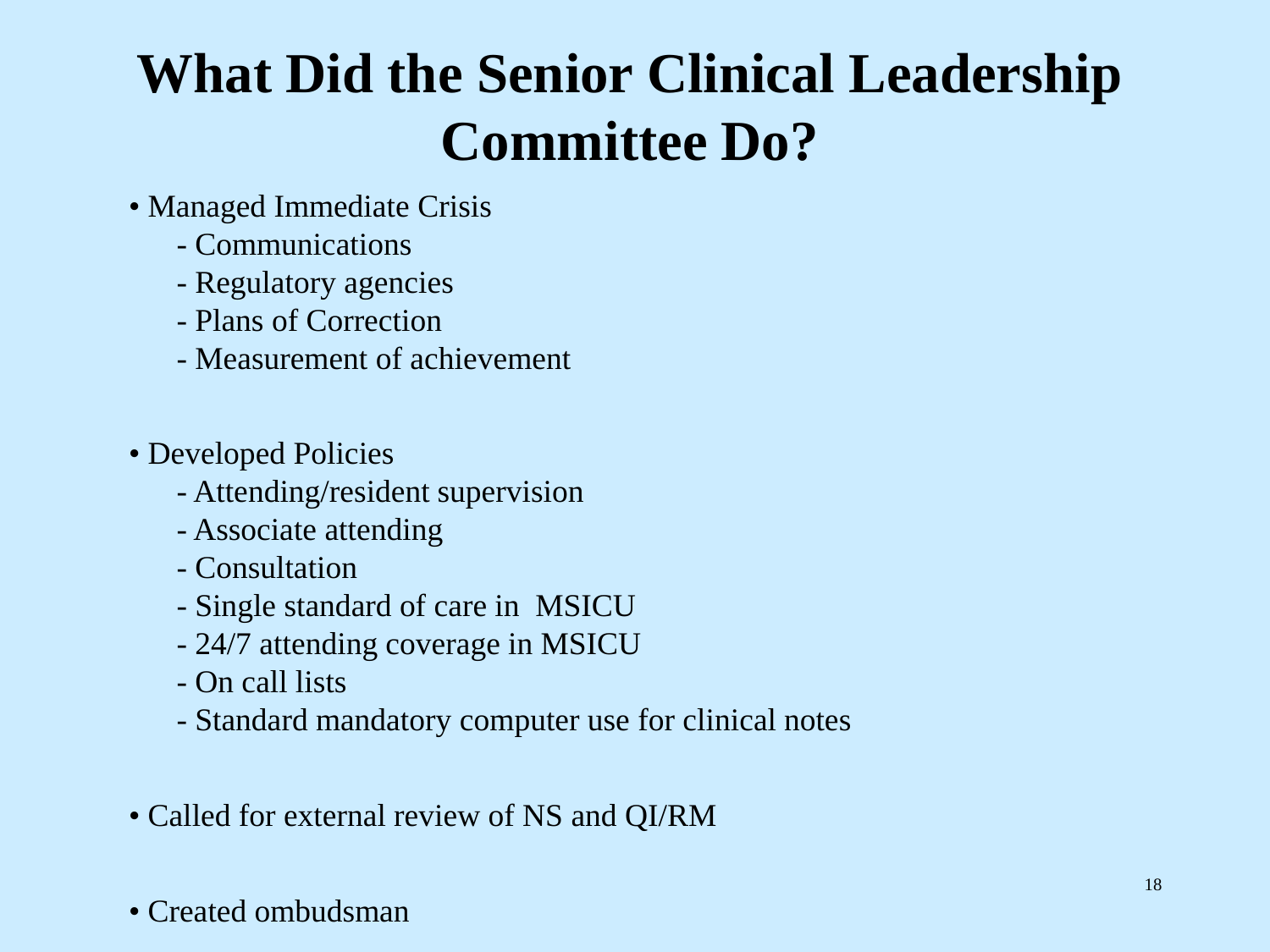## **What Did the Senior Clinical Leadership Committee Do?**

- Closed ICU annex, reorganized with different staffing/patient population
- Reviews all adverse events within 24 hours
- Reviews all data from the Data Auditing and Compliance Committee
- Mandated quarterly reporting of the Data Auditing and Compliance Committee to the Patient Care Assessment Committee of the Board
- Mandated monthly meetings of the Patient Care Assessment Committee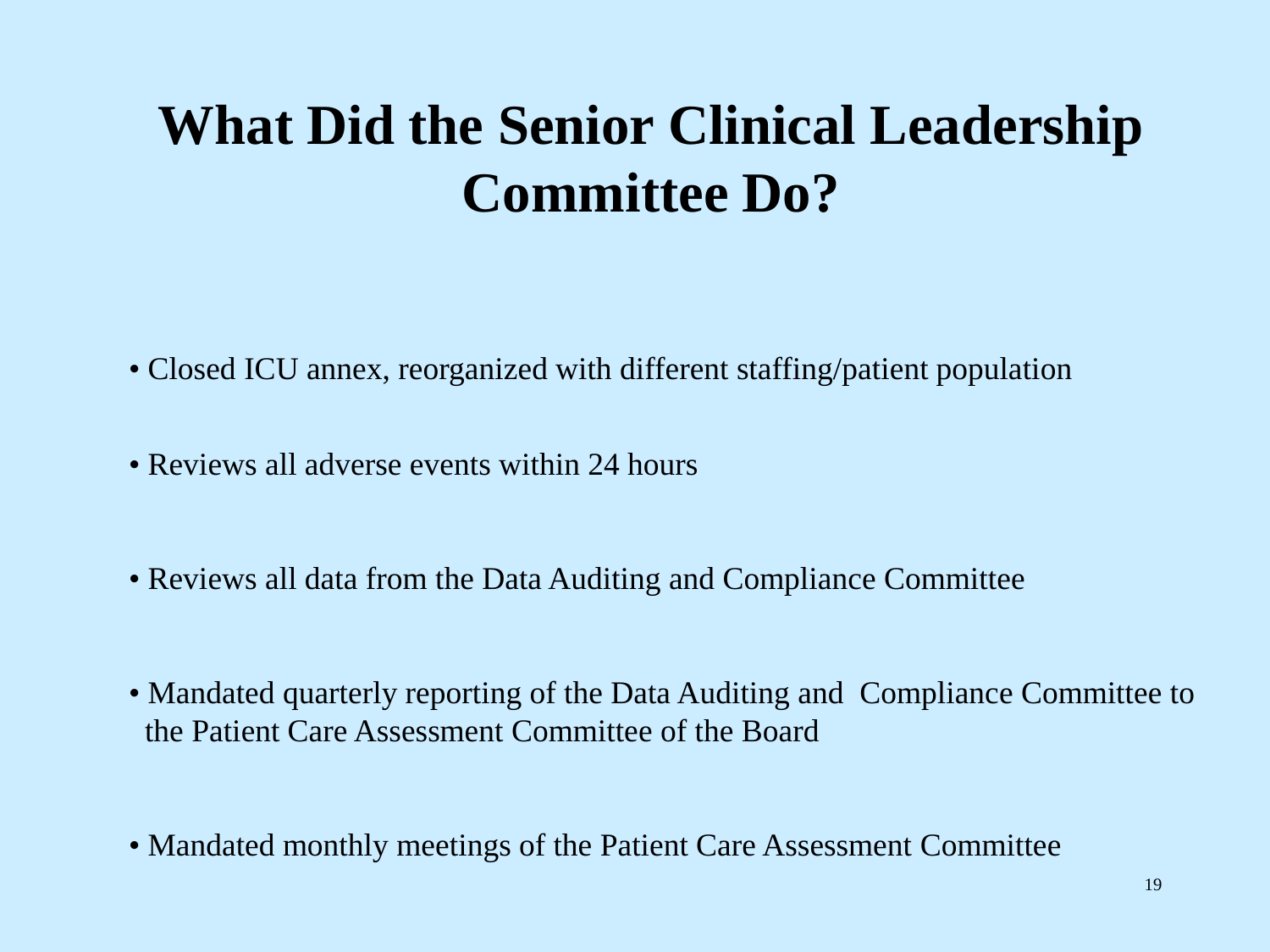### **How Are We Tracking Progress?**

- **Plan of Correction Tracking Document**
- **Plan of Correction Critical Success Factors.**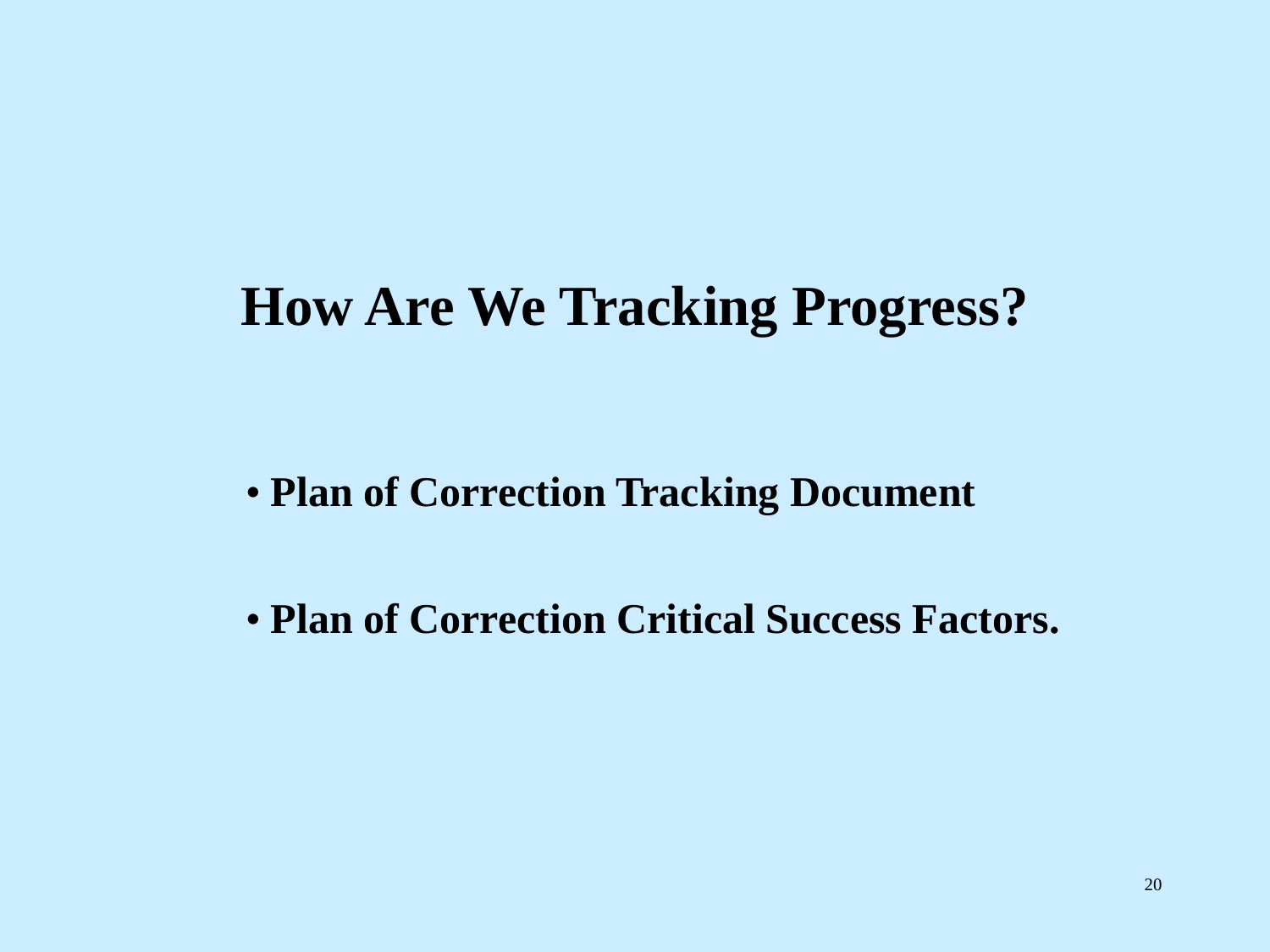## Plan of Correction Tracking Document

| <b>Source</b>                        | <b>Section</b> | <b>Plan of Correction</b>                                                                                                                                                                                                                                                                                                                                                                                                                                                                                                                                                                                                                                                                                | <b>Status</b> |
|--------------------------------------|----------------|----------------------------------------------------------------------------------------------------------------------------------------------------------------------------------------------------------------------------------------------------------------------------------------------------------------------------------------------------------------------------------------------------------------------------------------------------------------------------------------------------------------------------------------------------------------------------------------------------------------------------------------------------------------------------------------------------------|---------------|
| POC 1. Governing Body (A 016, A 022) | 1.B.           | The Board has charged the Chief Executive Officer and will hold him<br>accountable for putting in place the structures, policies, processes and tools<br>necessary to implement this Plan of Correction. The specific action steps,<br>timelines and remediation have been reviewed and approved by the Board<br>and detailed progress reports will be monitored by the Board on a regular<br>basis to make certain that these changes are embedded in the organization.<br>More broadly, the Board charges the Chief Executive Officer with enhancing<br>the culture of safety at Children's Hospital, and ensuring that patient safety<br>remains a part of every staff and employee's responsibility. |               |
| POC 1. Governing Body (A 016, A 022) | 1.B.1.         | The Patient Care Assessment Committee will increase the frequency of its<br>meetings from quarterly to monthly; additional lay members of the Board of<br>Trustees will be added to the membership of the Committee along with a<br>member of the public; all members of the Board of Trustees will be invited to<br>attend and participate in meetings of the Committee; and the Committee will<br>report quarterly to the full Board of Trustees, and more often as needed. At<br>each meeting, in addition to existing reports, the Committee will receive<br>reports from the Senior Clinical Leadership Committee and the<br><b>Implementation Committee.</b>                                       |               |
| 9-17 Response to DPH                 | Q1             | 1. Q: Who chairs the Patient Care Assessment Committee?<br>A: The Vice Chair of the Board of Trustees<br>Q: Who is a Risk Management/Quality Improvement person on the PCAC?<br>A: The Corporate Director of Performance Improvement and Compliance<br>and the two senior Risk Manager/Quality Specialists are present and staff the<br>PCAC.                                                                                                                                                                                                                                                                                                                                                            |               |



*Completed / 3rd Tier Execution Established* 21

 $\vert$  G  $\vert$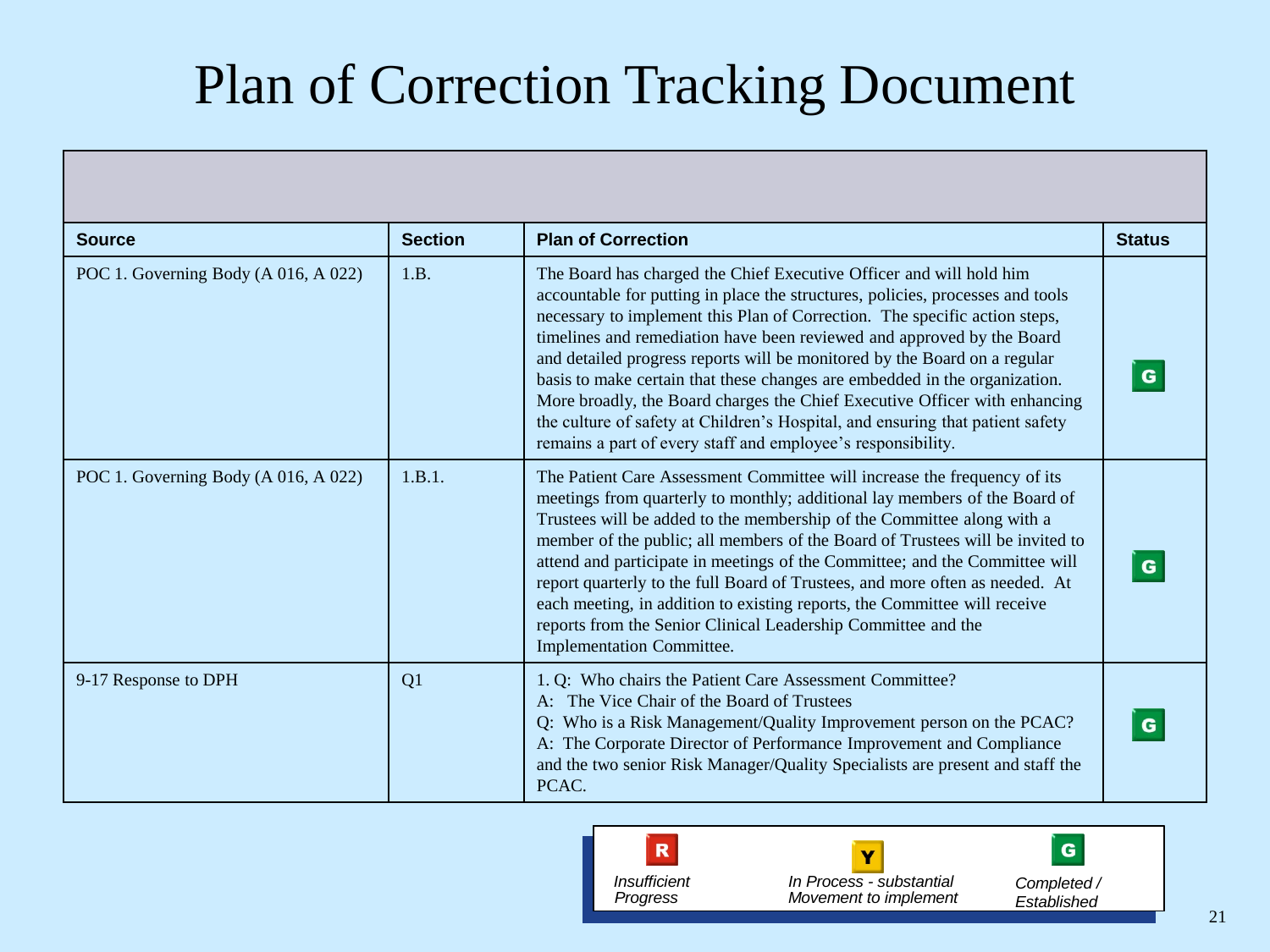### Plan of Correction Critical Success Factors

| 1. Associate Attending Physician Policy                                                                  |                |                 |               |                                 |               |
|----------------------------------------------------------------------------------------------------------|----------------|-----------------|---------------|---------------------------------|---------------|
|                                                                                                          | <b>Current</b> | <b>Previous</b> | <b>Change</b> | <b>Data</b><br><b>Frequency</b> | <b>Status</b> |
| <b>Number of patients with</b><br>underlying medical problems<br>identified                              |                |                 |               |                                 |               |
| <b>Number of cases presenting</b><br>with an associate attending                                         |                |                 |               |                                 |               |
| <b>Number of cases for which</b><br>associate attending became<br>involved as a result of this<br>policy |                |                 |               |                                 |               |
| 2. Clinical Consultations (actual metrics pending feedback from Data Auditing Compliance Committee)      |                |                 |               |                                 |               |

|           | <b>Current</b> | <b>Previous</b> | <b>Change</b> | <b>Data</b><br><b>Frequency</b> | <b>Status</b> |  |
|-----------|----------------|-----------------|---------------|---------------------------------|---------------|--|
| Metric #1 |                |                 |               |                                 |               |  |
|           |                | $\mathbf R$     |               | Y                               | $\mathbf G$   |  |

*Highest Priority - Insufficient Execute Immediately Progress* *Moderate Priority - In Process - substantial 2nd Tier Execution Movement to implement* *Lower Priority - Completed /*   $Established$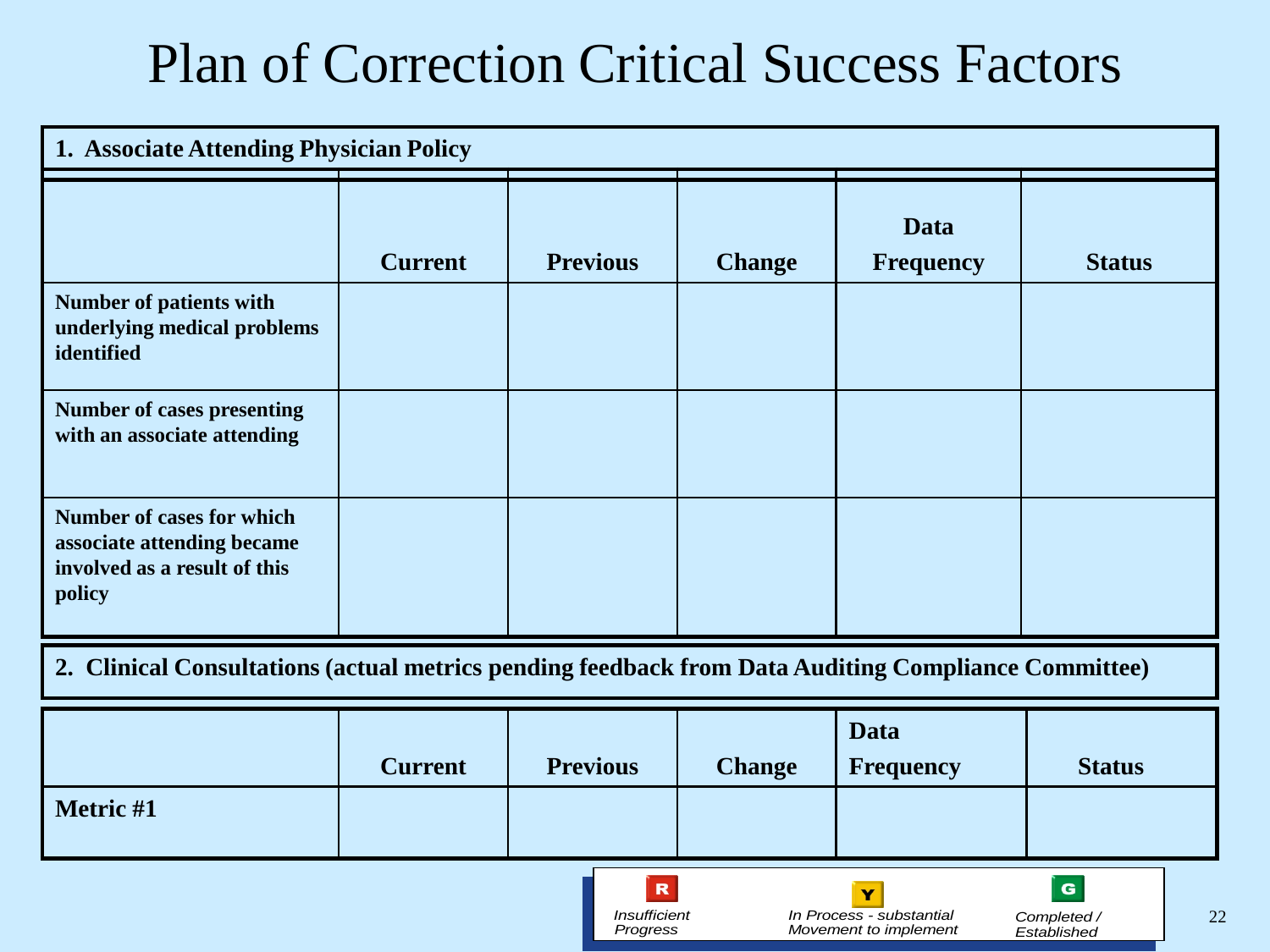### **What Worked: Communication Strategy**

- Proactive strategy with strategic message points
- Balance of Apology/Accountability, Transparency and Confidence
- Accepted full responsibility
- Messaging varied by stakeholder
- 23 • Stakeholders: Board of Trustees, Medical Staff, employees, other patients and families, partners, donors, legislators, payers, community colleagues and leaders, media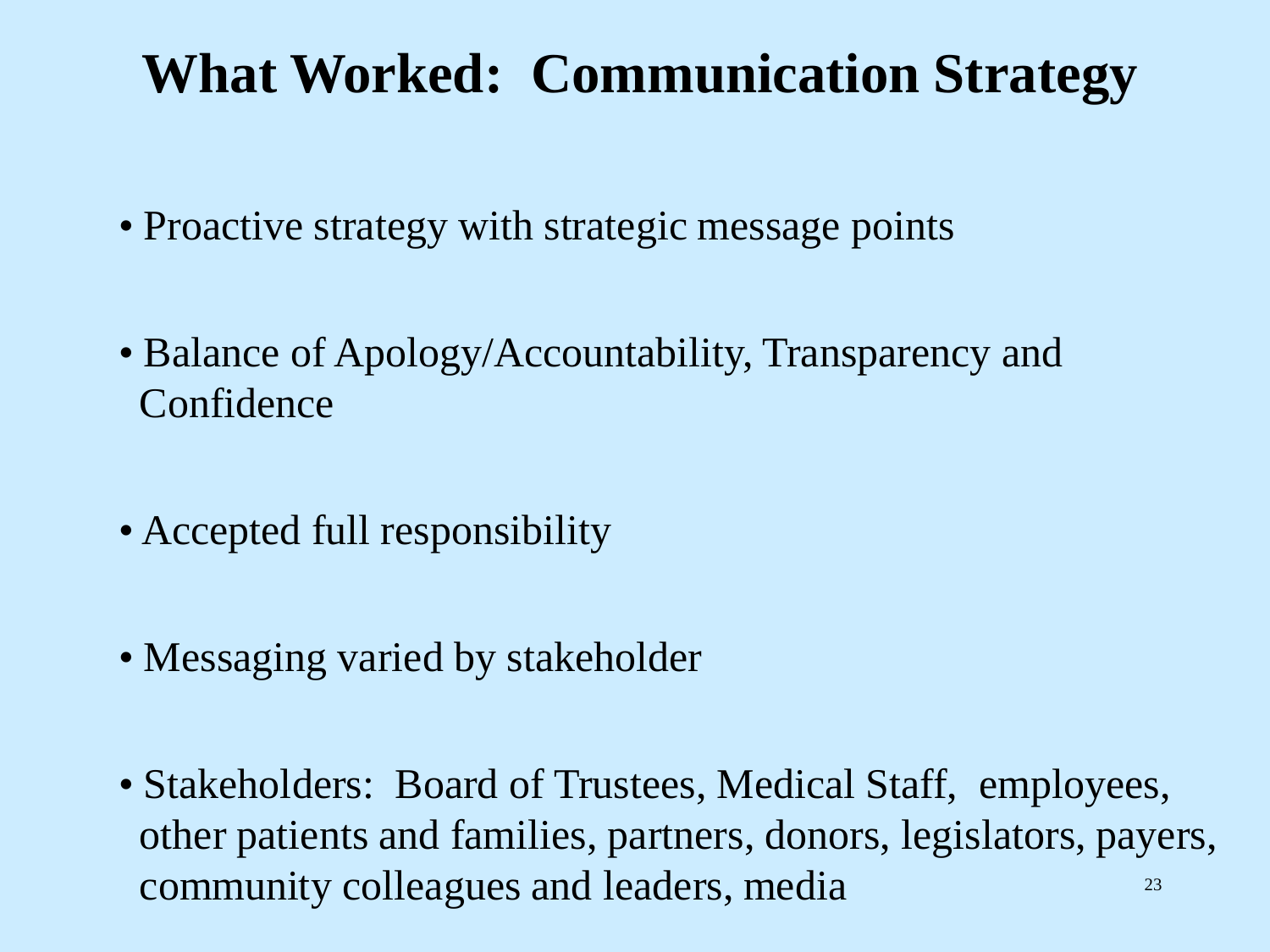### **What Worked: Overall**

- Mobilized leadership
- Visibility
- Assured day-to-day operations
- Capitalized on opportunity for transforming the organization
- Communicated strategically to all stakeholders
- Created new systems to sustain gains
- Communicated results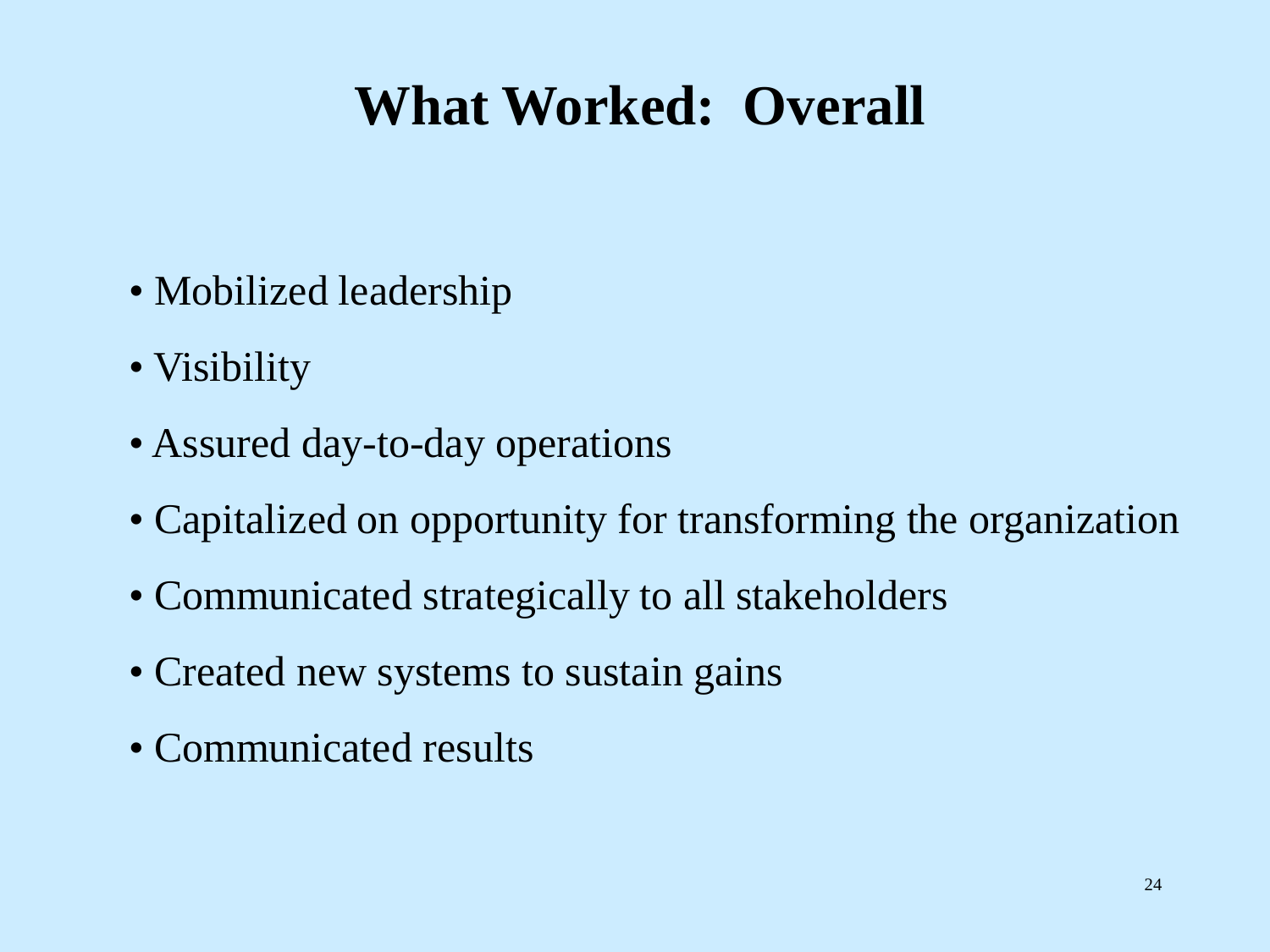## **What Are Ongoing Cultural Changes?**

- Building a culture of safety
- Vigilance
- Accountability/Transparency
- Non punitive culture
- Continuous measurement and feedback
- Commitment to continuous improvement
- Openness to change, embrace a new way
- Never be satisfied